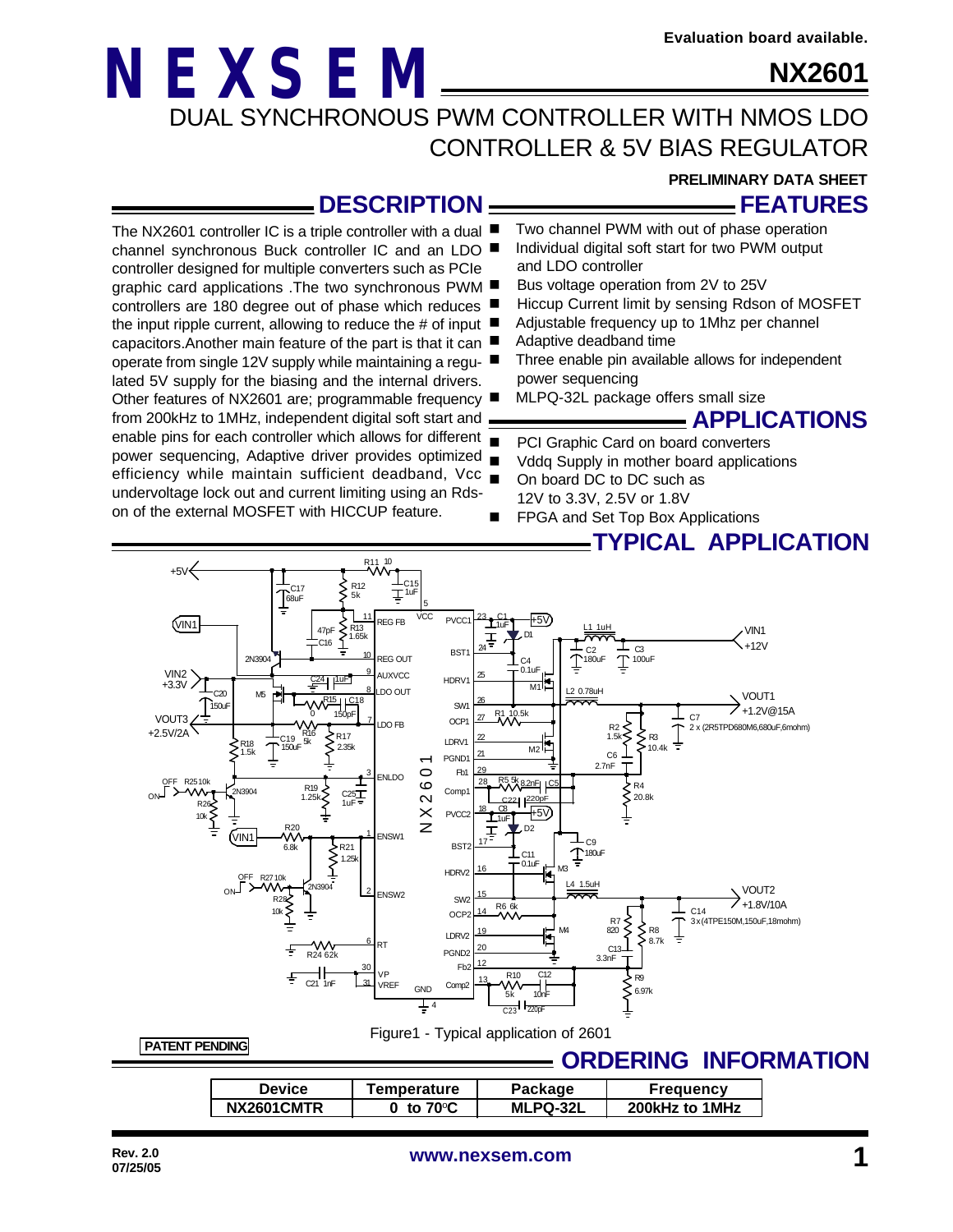### **ABSOLUTE MAXIMUM RATINGS**

| Operating Junction Temperature Range  -40°C to 125°C |  |
|------------------------------------------------------|--|

CAUTION: Stresses above those listed in "ABSOLUTE MAXIMUM RATINGS", may cause permanent damage to the device. This is a stress only rating and operation of the device at these or any other conditions above those indicated in the operational sections of this specification is not implied.

### **PACKAGE INFORMATION**



### **ELECTRICAL SPECIFICATIONS**

Unless otherwise specified, these specifications apply over Vcc = 5V,  $V_{BST}V_{SW}=5V$ , ENSW1=HIGH, ENSW2=HIGH, ENLDO=HIGH, and  $T_A = 0$  to 70°C. Typical values refer to  $T_A = 25$ °C. Low duty cycle pulse testing is used which keeps junction and case temperatures equal to the ambient temperature.

| <b>PARAMETER</b>                | <b>SYM</b>          | <b>TEST CONDITION</b>      | <b>MIN</b> | <b>TYP</b> | <b>MAX</b> | <b>UNITS</b> |
|---------------------------------|---------------------|----------------------------|------------|------------|------------|--------------|
| <b>Reference Voltage</b>        |                     |                            |            |            |            |              |
| FB Voltage                      | $V_{REF}$           | 4.5 < Vcc < 5.5            |            | 0.800      |            | V            |
| FB Voltage Line Regulation      |                     |                            |            | 0.4        |            | %            |
| <b>Vcc Supply Voltage</b>       |                     |                            |            |            |            |              |
| Vcc Voltage Range               | $V_{\rm cc}$        |                            | 4.5        | 5.0        | 5.5        | V            |
| Vcc Static Supply Current       | <sup>I</sup> CC STA | Outputs not switching      |            | 2.0        |            | mA           |
| Vcc Dynamic Supply              | CC DYN              | Freq=600kHz,               |            | 8          |            | mA           |
| Current                         |                     | $C_{\text{LOAD}} = 3300pF$ |            |            |            |              |
| V <sub>BST</sub> Voltage Range  | $\rm V_{\rm BST}$   |                            | 4.5        | 5.0        | 5.5        | V            |
| $V_{BST}$ Static Supply Current | BST STA             | Outputs not switching      |            | 2.0        |            | mA           |
| $V_{RST}$ Dynamic Supply        | <b>BST DYN</b>      | $Freq = 600KHz,$           |            | TBD        |            | mA           |
| Current                         |                     | $IC_{LOAD} = 3300pF$       |            |            |            |              |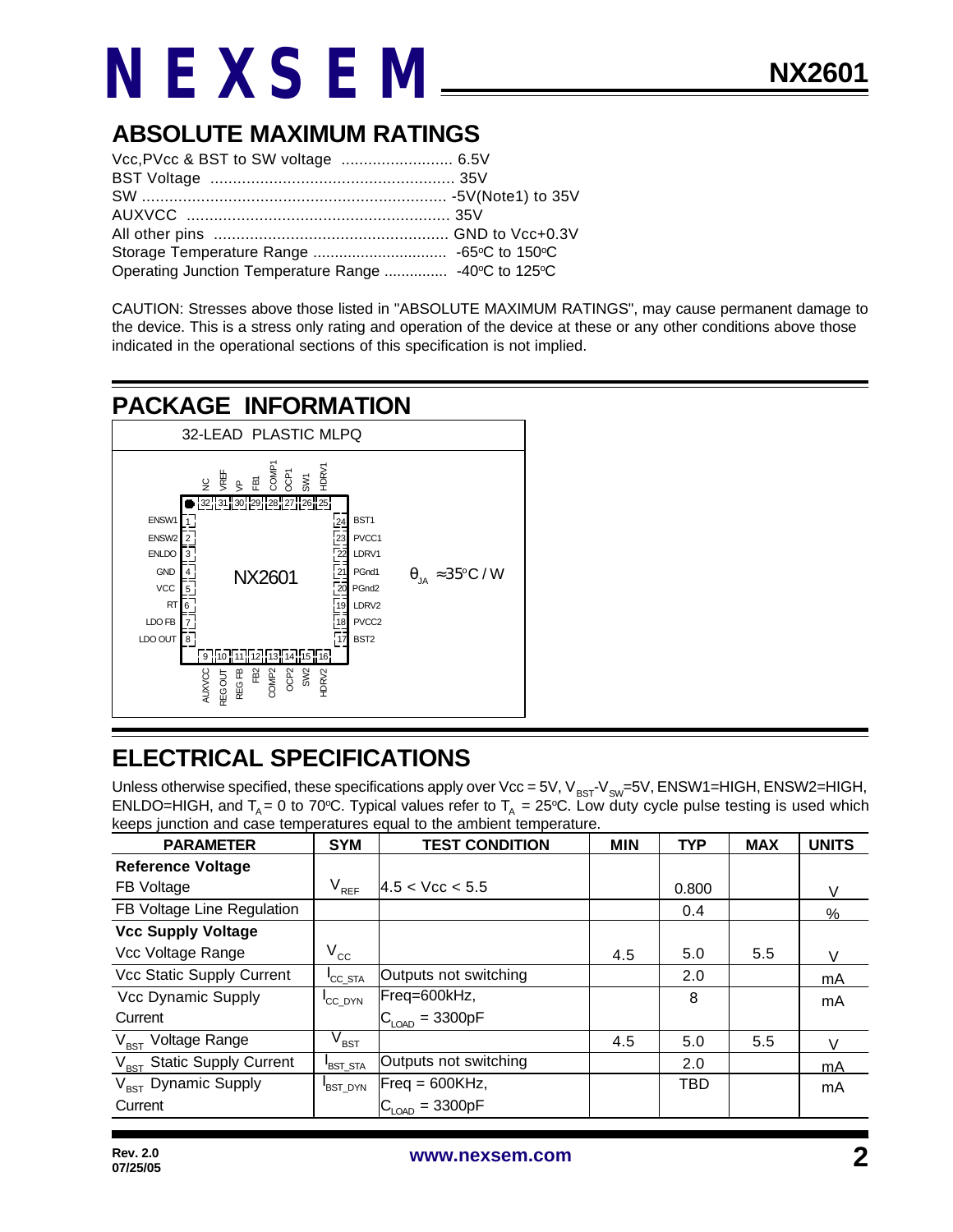| <b>PARAMETER</b>                           | <b>SYM</b>                  | <b>TEST CONDITION</b>                                           | <b>MIN</b> | <b>TYP</b>               | <b>MAX</b> | <b>UNITS</b>            |
|--------------------------------------------|-----------------------------|-----------------------------------------------------------------|------------|--------------------------|------------|-------------------------|
| <b>Under Voltage Lockout</b>               |                             |                                                                 |            |                          |            |                         |
| <b>UVLO Threshold - Vcc</b>                | $V_{cc}$ uvlo               | Supply Ramping Up                                               |            | 4                        |            | V                       |
| <b>UVLO Hysteresis - Vcc</b>               | V <sub>CC HYST</sub>        | Supply Ramping Down                                             |            | 0.2                      |            | $\vee$                  |
| $\overline{UVLO}$ Threshold - $V_{AUXVcc}$ | V <sub>AUX_UVLO</sub>       | Supply Ramping Up                                               |            | 9.6                      |            | V                       |
| UVLO Hysteresis - V <sub>AUXVcc</sub>      | $V_{\text{AUX HYST}}$       | Supply Ramping Down                                             |            | $\mathbf{1}$             |            | V                       |
| <b>Error Amplifiers</b>                    |                             |                                                                 |            |                          |            |                         |
| Open Loop Gain                             |                             |                                                                 |            | 65                       |            | dВ                      |
| Input Bias Current                         |                             |                                                                 |            | 0.3                      |            | uA                      |
| Input Offset Voltage                       |                             |                                                                 |            | $\overline{0}$           |            | mV                      |
| <b>Oscillator</b>                          |                             |                                                                 |            |                          |            |                         |
| Frequency                                  | $F_{\rm s}$                 | Rt=30k, measured at the<br>output drive                         |            | 600                      |            | <b>KHz</b>              |
| Ramp Amplitude                             | $\rm V_{\rm RAMP}$          |                                                                 |            | $\mathbf{1}$             |            | $\vee$                  |
| <b>EN &amp; SS</b>                         |                             |                                                                 |            |                          |            |                         |
| Soft Start Time                            | $T_{\rm ss}$                | Fs=600KHz                                                       |            | 3.41                     |            | mS                      |
| <b>Enable Threshold Voltage</b>            |                             |                                                                 |            | 1.25                     |            | $\vee$                  |
| <b>Enable Hysterises</b>                   |                             | Enable ramp up                                                  |            | 100                      |            | mV                      |
| <b>LDO Controller</b>                      |                             |                                                                 |            |                          |            |                         |
| LDO FB Voltage                             |                             | LDOOUT=LDOFB                                                    |            | 0.8                      |            | V                       |
| FB Pin Bias Current                        |                             |                                                                 | $-0.2$     | $\overline{0}$           |            | μA                      |
| LDO_out Output Voltage High                |                             | AUXVCC=24V,LDO FB=0.7V<br>$I_{\text{O SOURCE}} = 1.4 \text{mA}$ | 22         | 23.5                     |            | $\vee$                  |
| LDO_out Output Voltage Low                 |                             | AUXVCC=24V,LDO FB=0.9V<br>$I_{O\_SINK}$ =1.4mA                  |            | 0.2                      |            | $\vee$                  |
| Open Loop Gain                             |                             | GBNT(Note2)                                                     | 50         |                          |            | dB                      |
| <b>5V AUX REG</b>                          |                             |                                                                 |            |                          |            |                         |
| <b>REG FB Voltage</b>                      |                             |                                                                 |            |                          |            | V                       |
| FB Pin Bias Current                        |                             | REGOUT=REGFB                                                    | $-0.2$     | 1.25<br>$\boldsymbol{0}$ |            | μA                      |
| REG_out Output Voltage<br>High             |                             | AUXVCC=24V, REG FB=1.1V                                         | 22         | 23.5                     |            |                         |
| REG_out Output Voltage                     |                             | I <sub>O_SOURCE</sub> =1.4mA<br>AUXVCC=24V, REG FB=1.4V         |            | 0.2                      |            | $\overline{\mathsf{V}}$ |
| Low                                        |                             | $I_{O\_SINK}$ =1.4mA                                            |            |                          |            |                         |
| Open Loop Gain                             |                             | GBNT(Note2)                                                     | 50         |                          |            | dB                      |
| <b>High Side driver</b>                    |                             |                                                                 |            |                          |            |                         |
| (CL=3300pF)                                |                             |                                                                 |            |                          |            |                         |
| Output Impedance, Sourcing                 |                             |                                                                 |            | 0.85                     |            | ohm                     |
| Current                                    | $R_{\rm source-H}$          |                                                                 |            |                          |            |                         |
| Output Impedance, Sinking                  |                             |                                                                 |            |                          |            |                         |
| Current                                    | $R_{\text{sink}\text{--}H}$ |                                                                 |            | 0.65                     |            | ohm                     |
| <b>Rise Time</b>                           |                             | 10% to 90%                                                      |            | 25                       |            | ns                      |
| Fall Time                                  | T <sub>HDRV_RISE</sub>      | 90% to 10%                                                      |            |                          |            | ns                      |
| Deadband Time                              | T <sub>HDRV_FALL</sub>      | LDRV going Low to HDRV                                          |            | 20                       |            | ns                      |
|                                            | DEAD_LH                     | going High, 10% to 10%                                          |            | 30                       |            |                         |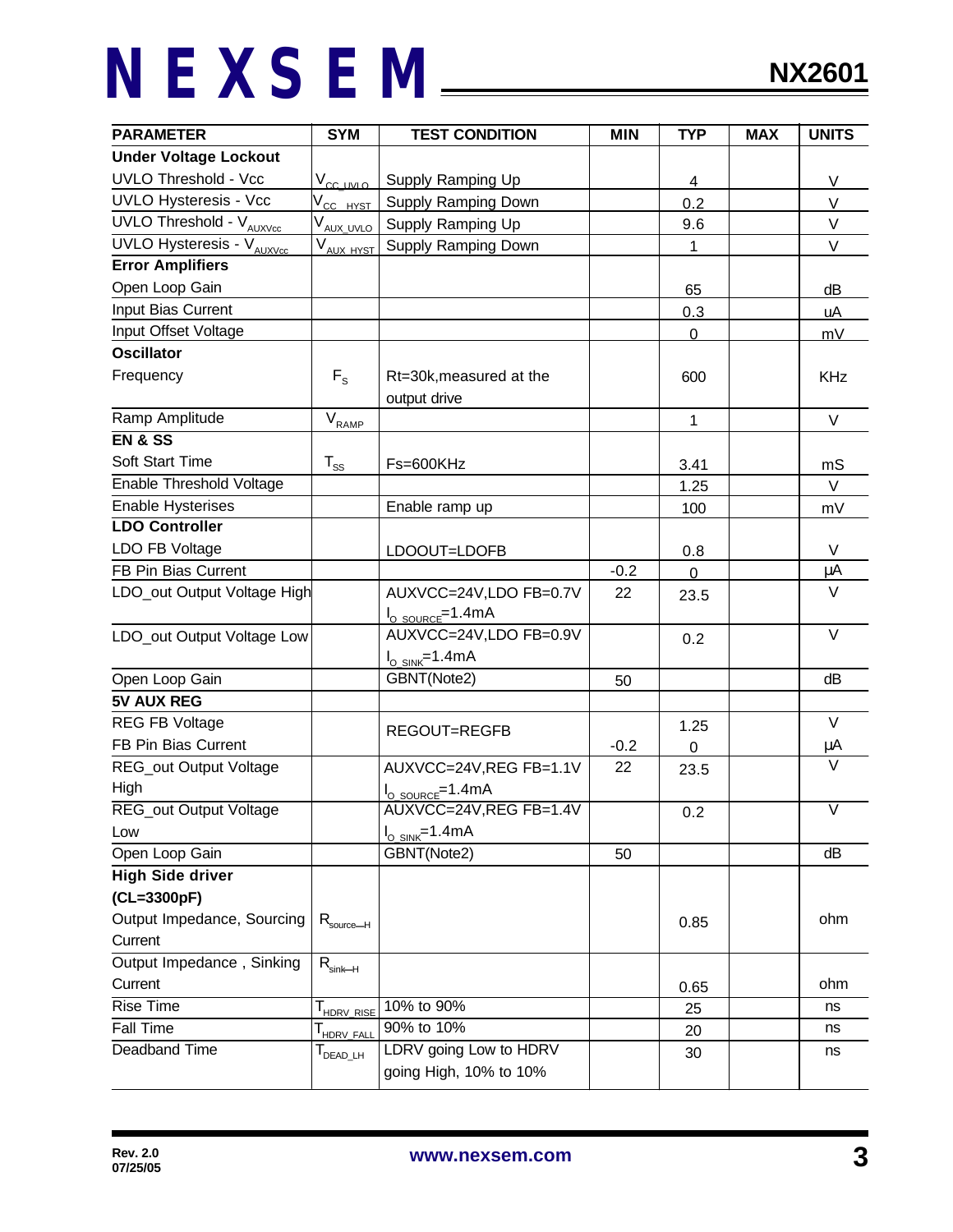| <b>PARAMETER</b>           | <b>SYM</b>                               | <b>TEST CONDITION</b>      | <b>MIN</b> | <b>TYP</b> | <b>MAX</b> | <b>UNITS</b> |
|----------------------------|------------------------------------------|----------------------------|------------|------------|------------|--------------|
| Low Side driver            |                                          |                            |            |            |            |              |
| (CL=3300pF)                |                                          |                            |            |            |            |              |
| Output Impedance, Sourcing | $R_{\text{source} \rightarrow \text{L}}$ |                            |            |            |            |              |
| Current                    |                                          |                            |            | 0.85       |            | ohm          |
| Output Impedance, Sinking  | $R_{\text{sink}\text{-}L}$               |                            |            |            |            |              |
| Current                    |                                          |                            |            | 0.5        |            | ohm.         |
| <b>Rise Time</b>           | LDRV RISE                                | 10% to 90%                 |            | 25         |            | ns           |
| Fall Time                  | LDRV FALL                                | 90% to 10%                 |            | 20         |            | ns           |
| Deadband Time              | DEAD_HL                                  | SW going Low to LDRV going |            | 20         |            | ns           |
|                            |                                          | High, 10% to 10%           |            |            |            |              |

Note 1: 500ns transient. This pin can withstand -2V DC.

Note 2: This parameter is guaranteed by design but not tested in production(GBNT).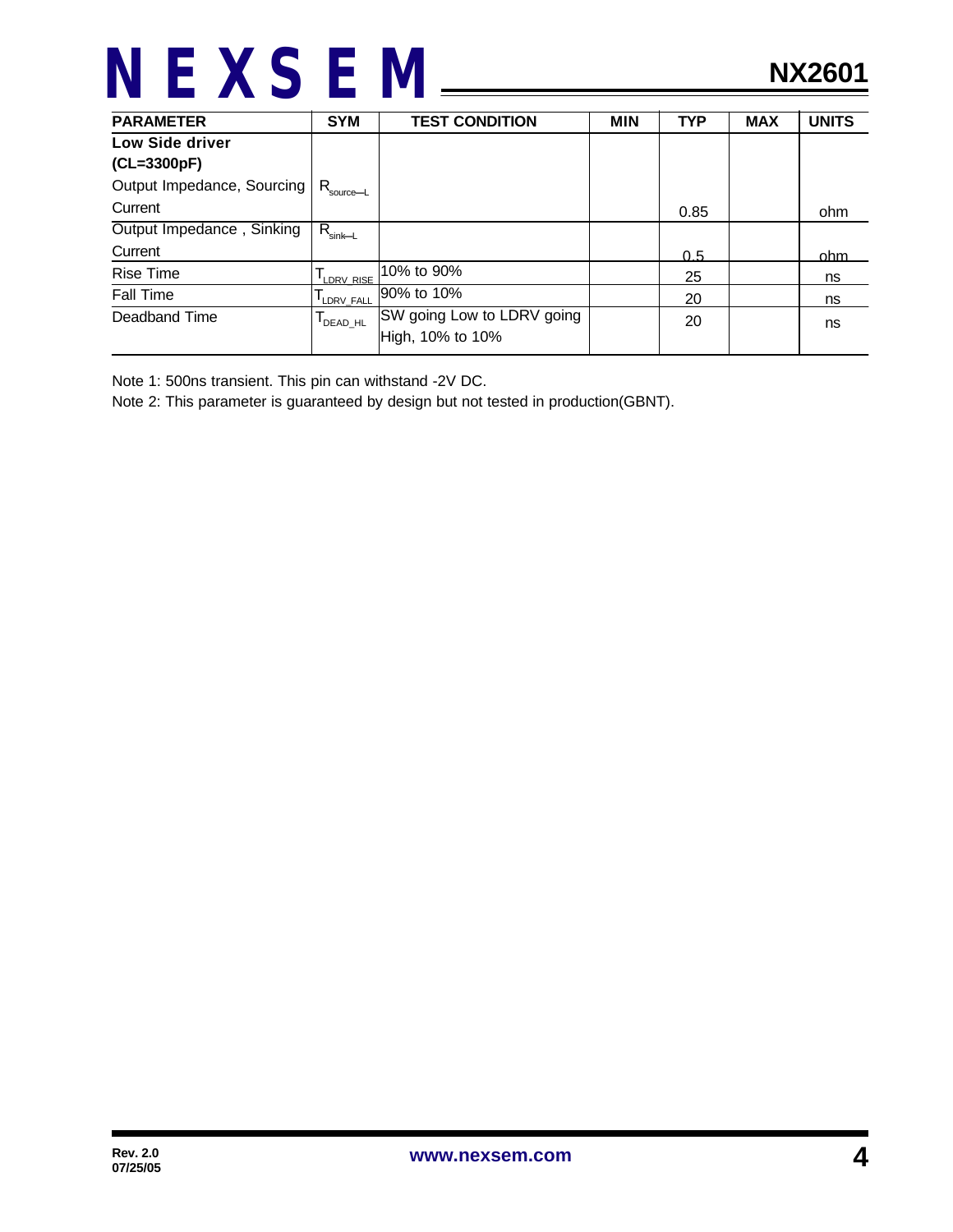### **PIN DESCRIPTIONS**

| PIN#           | <b>PIN SYMBOL</b> | <b>PIN DESCRIPTION</b>                                                                                                                                                                                                                                                                                                  |
|----------------|-------------------|-------------------------------------------------------------------------------------------------------------------------------------------------------------------------------------------------------------------------------------------------------------------------------------------------------------------------|
| 1              | ENSW1             | A resistor divider is connected from the respective switcher BUS voltages to these<br>pins that holds off the controllers soft start until this threshold is reached. An                                                                                                                                                |
| $\overline{2}$ | ENSW <sub>2</sub> | external low cost MOSFET or NPN transisitor can be connected to this pin for<br>external enable control.                                                                                                                                                                                                                |
| 3              | <b>ENLDO</b>      | A resistor divider is connected from the LDO bus voltage to this pin that holds off<br>the LDO soft start until this threshold is reached. An external low cost MOSFET<br>can be connected to this pin for external enable control.                                                                                     |
| 4              | <b>GND</b>        | Analog ground.                                                                                                                                                                                                                                                                                                          |
| 5              | <b>VCC</b>        | IC's supply voltage. This pin biases the internal logic circuits. A high freq 1uF<br>ceramic capacitor is placed as close as possible to and connected to this pin and<br>ground pin.                                                                                                                                   |
| 6              | <b>RT</b>         | Oscillator's frequency can be set by using an external resistor from this pin to<br>GND. This frequency is the master clock frequency which is internally divided by<br>two to set each controller frequency.                                                                                                           |
| $\overline{7}$ | LDO FB            | LDO controller feedback input. If the LDOFB pin is pulled below 0.5*Vref, an<br>internal comparator after certain delay and pulls down LDOOUT pin and initiates<br>the HICCUP circuitry. During the startup this latch is not activated, allowing the<br>LDOFB pin to come up and follow the Soft started Vref voltage. |
| 8              | LDO OUT           | LDO controller output. This pin is controlling the gate of an external NCH<br>MOSFET. The maximum rating of this pin is 16V.                                                                                                                                                                                            |
| 9              | <b>AUXVCC</b>     | This pin is the supply voltage for the LDO controller as well as the 5V regulator<br>controller that regulates the voltage at Vcc derived from the BUS voltage. The<br>maximum voltage applied to this pin is 30V.                                                                                                      |
| 10             | <b>REGOUT</b>     | The output of the 5V regulator controller that drives a low current low cost external<br>BIPOLAR transistor or an external MOSFET to regulate the voltage at Vcc pin<br>derived from BUS voltage. This eliminates an otherwise external regulator needed<br>in applications where 5V is not available.                  |
| 11             | <b>REGFB</b>      | Feedback pin of the 5V regulator controller. A resistor divider is connected from<br>the output of the 5V regulator to this pin to complete the loop.                                                                                                                                                                   |
| 12             | FB <sub>2</sub>   | This pin is the error amplifiers inverting input. These pins are connected via<br>resistor dividers to the output of the switching regulators to set the output DC                                                                                                                                                      |
| 29             | FB <sub>1</sub>   | voltage.                                                                                                                                                                                                                                                                                                                |
| 13             | COMP <sub>2</sub> | These pins are the outputs of error amplifiers and are used to compensate the                                                                                                                                                                                                                                           |
| 28             | COMP1             | respective voltage control feedback loops.                                                                                                                                                                                                                                                                              |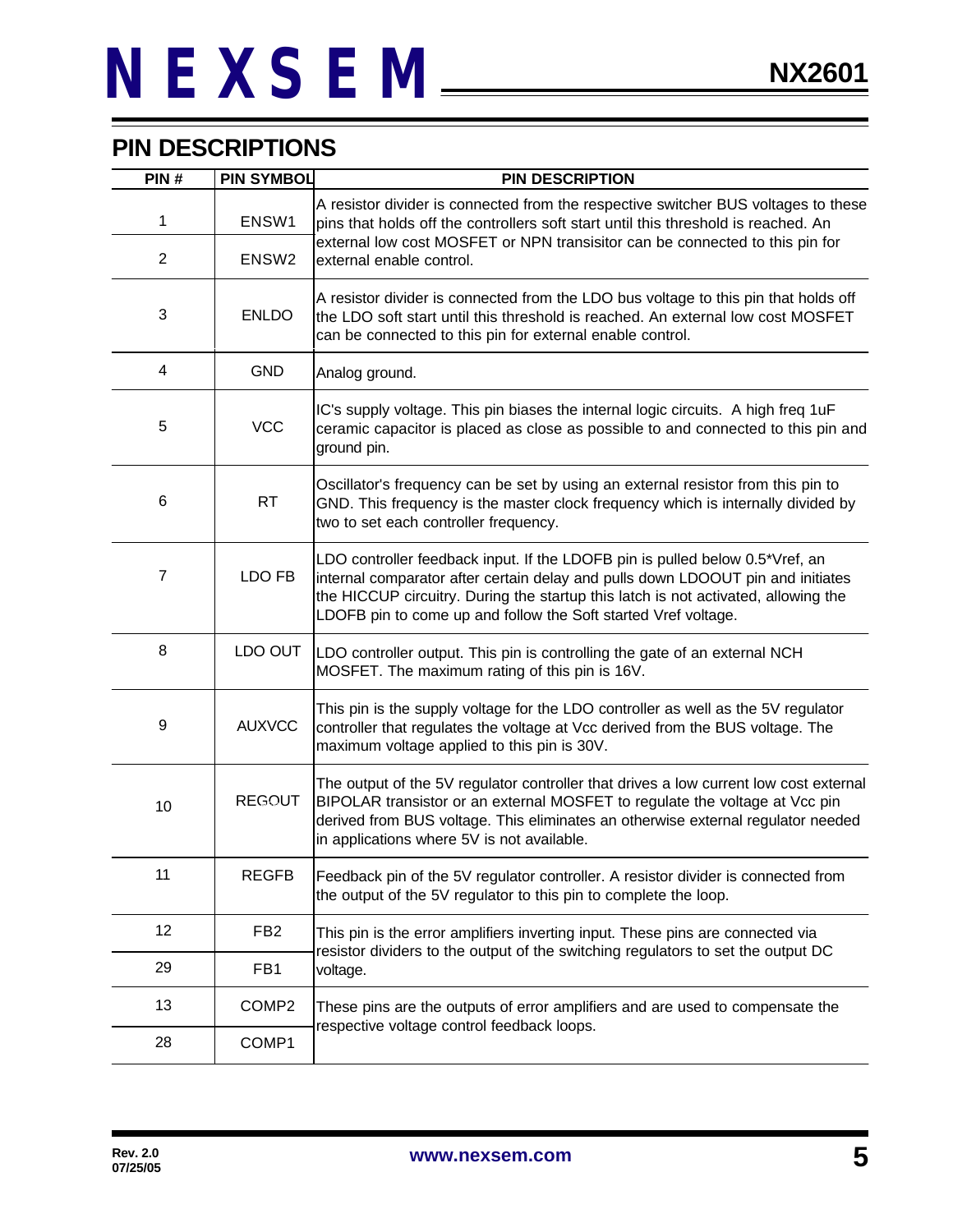### **PIN DESCRIPTIONS**

| PIN#            | <b>PIN SYMBOL</b> | <b>PIN DESCRIPTION</b>                                                                                                                                                                                                                                                                                                                |
|-----------------|-------------------|---------------------------------------------------------------------------------------------------------------------------------------------------------------------------------------------------------------------------------------------------------------------------------------------------------------------------------------|
| 14              | OCP <sub>2</sub>  | This pin is connected to the drain of the external low side MOSFET and is the<br>input of the over current protection(OCP) comparator. An internal current source<br>which equals 1.25V divided by Rt resistor is flown to the external resistor which<br>sets the OCP voltage across the Rdson of the low side MOSFET. Current limit |
| 27              | OCP1              | point is this voltage divided by the Rds-on. Once this threshold is reached the<br>Hdrv and Ldrv pins are switched low and an internal hiccup circuit is set that<br>recycles the soft start circuit after 2048 switching cycles.                                                                                                     |
| 15              | SW <sub>2</sub>   | These pins are connected to source of high side FETs and provide return path for<br>the high side drivers. They are also used to hold the low side drivers low until this                                                                                                                                                             |
| 26              | SW <sub>1</sub>   | pin is brought low by the action of high side turning off. LDRVs can only go high if<br>SW is below 1V threshold.                                                                                                                                                                                                                     |
| 16              | HDRV2             | High side gate driver outputs.                                                                                                                                                                                                                                                                                                        |
| 25              | HDRV1             |                                                                                                                                                                                                                                                                                                                                       |
| 17              | BST <sub>2</sub>  | This pin supplies voltage to high side FET driver. A high freq 1uF ceramic capaci-<br>tor is placed as close as possible to and connected to these pins and respected                                                                                                                                                                 |
| 24              | BST1              | SW pins.                                                                                                                                                                                                                                                                                                                              |
| 18              | PVCC <sub>2</sub> | Supply voltage for the low side fet drivers. A high frequency 1uF ceramic cap must<br>be connected from this pin to the PGND1 and PGND2 pin as close as possible to                                                                                                                                                                   |
| 23              | PVCC1             | the pins.                                                                                                                                                                                                                                                                                                                             |
| 19              | LDRV2             | Low side gate driver outputs.                                                                                                                                                                                                                                                                                                         |
| $\overline{22}$ | LDRV1             |                                                                                                                                                                                                                                                                                                                                       |
| 20              | PGND <sub>2</sub> | Power ground pin for low side drivers.                                                                                                                                                                                                                                                                                                |
| $\overline{21}$ | PGND1             |                                                                                                                                                                                                                                                                                                                                       |
| 30              | <b>VP</b>         | This pin is the first error amplifier non-inverting input. This pin should be con-<br>nected either to an external reference voltage (tracking application) or to the<br>internal reference voltage provided by this device.                                                                                                          |
| 31              | <b>VREF</b>       | Reference voltage available. A 100pF capacitor can be connected from this pin to<br>GND. This pin is held low until internal Vcc UVLO and the ENSW1 pin are good,<br>allowing it to soft start.                                                                                                                                       |
| 32              | <b>NC</b>         |                                                                                                                                                                                                                                                                                                                                       |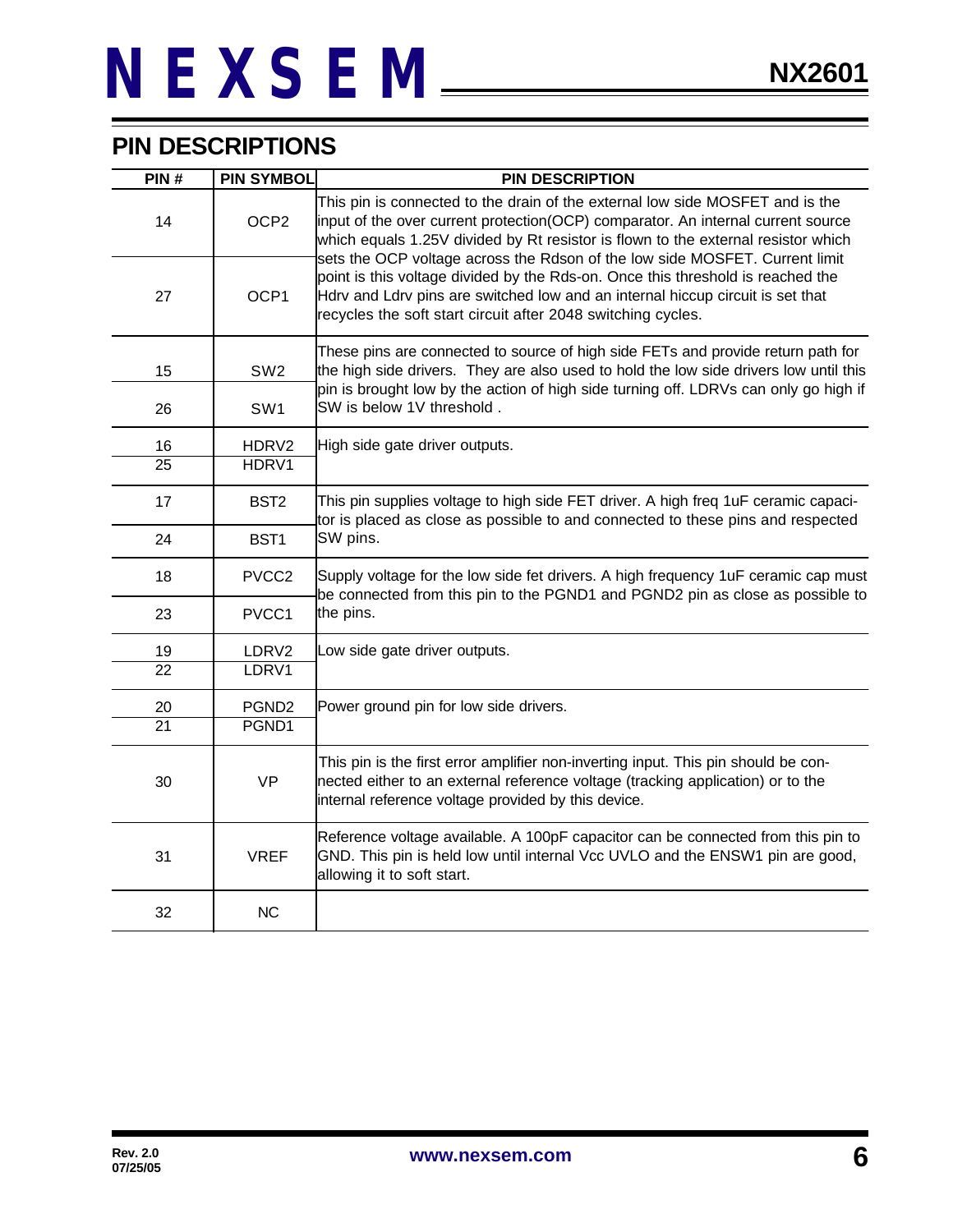### **BLOCK DIAGRAM**

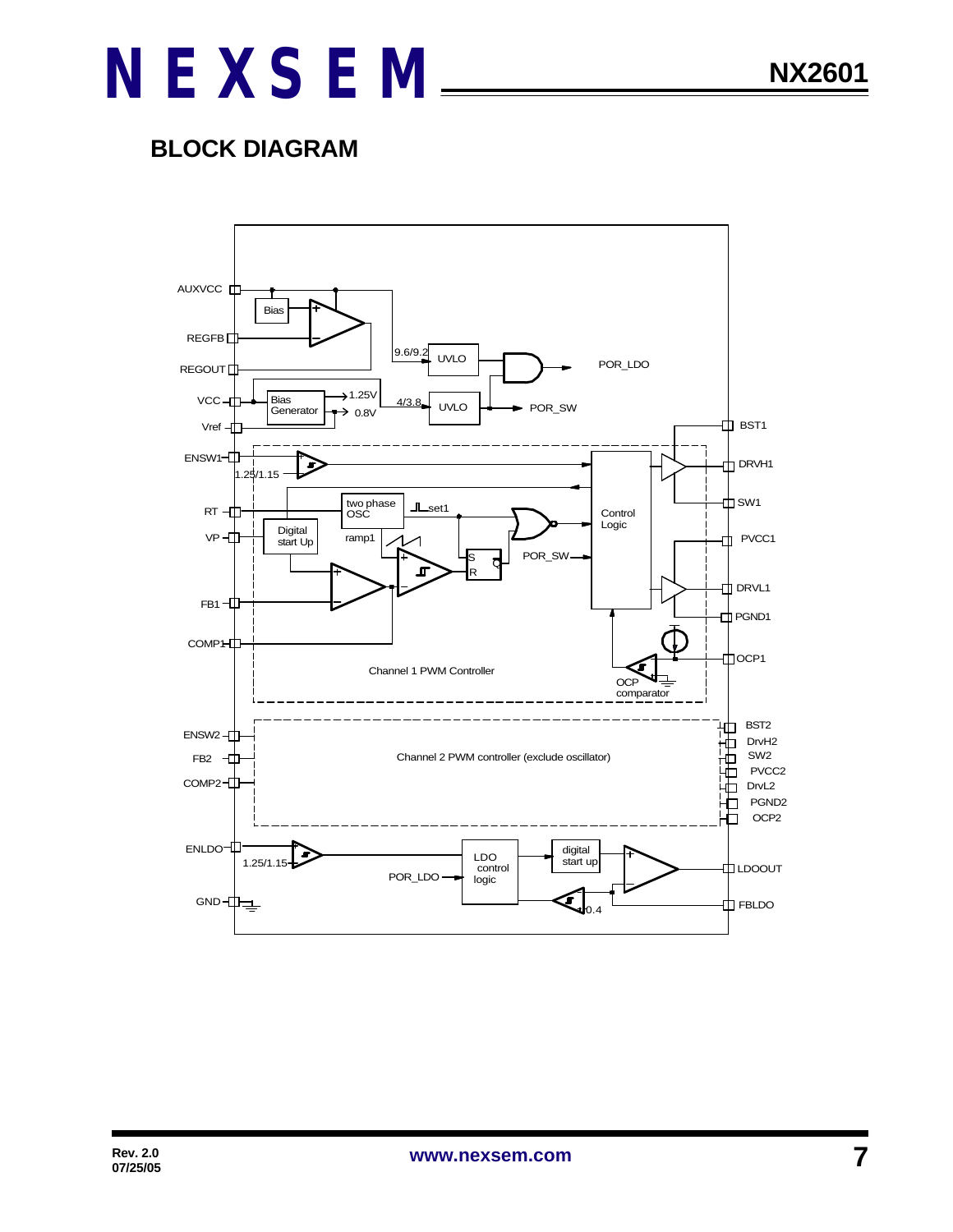

 **Simplified Demo board schematic**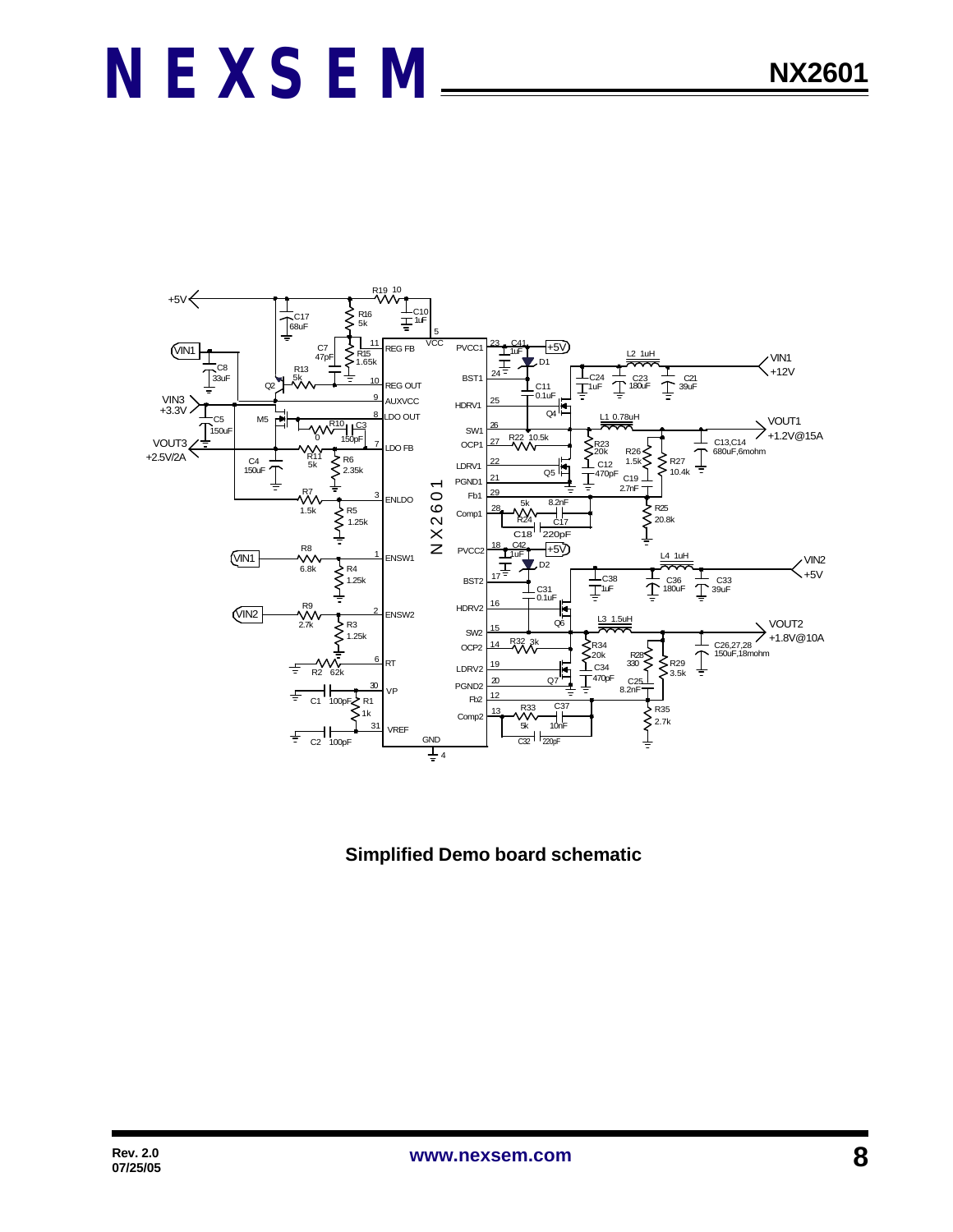

**Figure 2 - Demo board schematic based on ORCAD**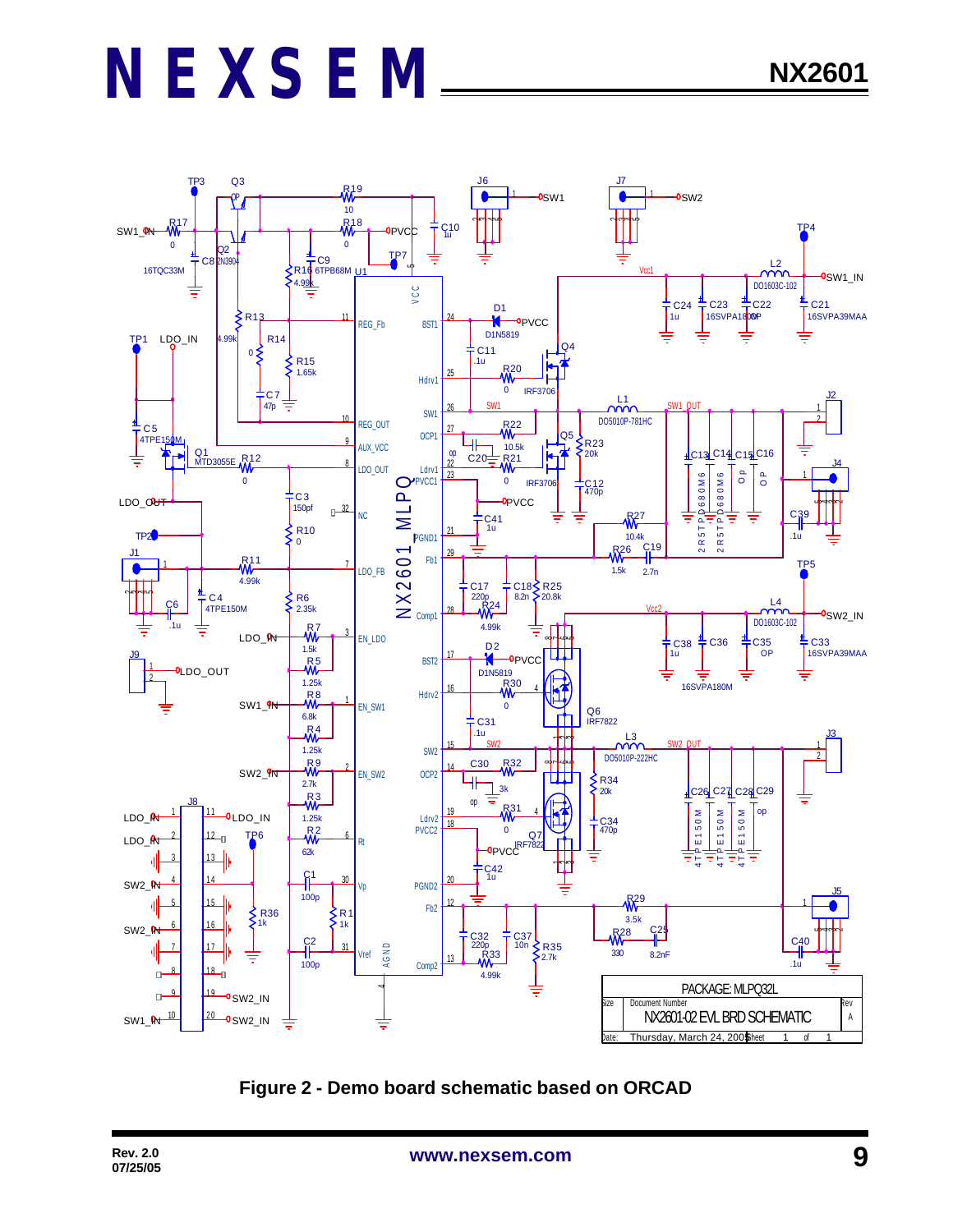

| Item numb Quantity |                                     | Value                   | Manufacture                    |
|--------------------|-------------------------------------|-------------------------|--------------------------------|
| $\mathbf{1}$       | 2 C2,C1                             | 100p                    |                                |
| $\overline{c}$     | 1 C3                                | 150 <sub>pf</sub>       |                                |
| $\overline{3}$     | 5 C4, C5, C26, C27, C28             | 4TPE150M                | SANYO                          |
| $\overline{4}$     | 5 C6, C11, C31, C39, C40            | .1u                     |                                |
| 5                  | 1 C7                                | 47p                     |                                |
| 6                  | 1 C8                                | 16TQC33M                | SANYO                          |
| $\overline{7}$     | 1 C9                                | 6TPB68M                 | SANYO                          |
| 8                  | 5 C10, C24, C38, C41, C42           | 1u                      |                                |
| $\overline{9}$     | 2C12,C34                            | 470p                    |                                |
| 10                 | 2 C14,C13                           | 2R5TPD680M6             | SANYO                          |
| 11                 | 9 Q3, R14, C15, C16, C20, C22,      | OP                      |                                |
|                    | C29, C30, C35                       |                         |                                |
| 12                 | 2C17,C32                            | 220p                    |                                |
| 13                 | 1 C18                               | 8.2n                    |                                |
| 14                 | 1 C19                               | 2.7n                    |                                |
| 15                 | 2 C <sub>21</sub> , C <sub>33</sub> | 16SVPA39MAA             | SANYO                          |
| 16                 | 2 C36, C23                          | 16SVPA180M              | SANYO                          |
| 17                 | 1 C25                               | 8.2nF                   |                                |
| 18                 | 1 C37                               | 10n                     |                                |
| 19                 | $2$ D <sub>1</sub> , D <sub>2</sub> | D1N5819                 |                                |
| 20                 | 5 J1, J4, J5, J6, J7                | <b>SCOPE TP</b>         | Tektronics                     |
| 21                 | 3 J2,J3,J9                          | CON <sub>2</sub>        |                                |
| 22                 | $1$ J <sub>8</sub>                  | CON20B                  |                                |
| 23                 | 1 L1                                | DO5010P-781HC Coilcraft |                                |
| 24                 | 2 L2,L4                             | DO1603C-102             |                                |
| 25                 | 1 L3                                | DO5010P-222HC           |                                |
| 26                 |                                     |                         |                                |
| 27                 | 1 Q1<br>1 Q2                        | MTD3055E<br>2N3904      |                                |
| 28                 | 2 Q4,Q5                             | <b>IRF3706</b>          | <b>International Rectifier</b> |
| 29                 |                                     | <b>IRF7822</b>          |                                |
|                    | 2 Q7,Q6                             |                         | <b>International Rectifier</b> |
| 30                 | 1 R1                                | 1k                      |                                |
| 31                 | 1 <sup>R2</sup>                     | 62k                     |                                |
| 32                 | 3 R3, R4, R5                        | 1.25k                   |                                |
| 33                 | 1 R6                                | 2.35k                   |                                |
| 34                 | 2 R7, R26                           | 1.5k                    |                                |
| 35                 | 1 R8                                | 6.8k                    |                                |
| 36                 | 2 R35, R9                           | 2.7k                    |                                |
| 37                 | 8 R10, R12, R17, R18, R20, R21,     | 0                       |                                |
|                    | R30, R31                            |                         |                                |
| 38                 | 5 R11, R13, R16, R24, R33           | 4.99k                   |                                |
| 39                 | 1 R <sub>15</sub>                   | 1.65k                   |                                |
| 40                 | 1 R <sub>19</sub>                   | 10                      |                                |
| 41                 | 1 R22                               | 10.5k                   |                                |
| 42                 | 2 R34, R23                          | 20k                     |                                |
| 43                 | 1 R25                               | 20.8k                   |                                |
| 44                 | 1 R27                               | 10.4k                   |                                |
| 45                 | 1 R28                               | 330                     |                                |
| 46                 | 1 R29                               | 3.5k                    |                                |
| 47                 | 1 R32                               | 3k                      |                                |
| 48                 | 1 R36                               | 10k                     |                                |
| 49                 | 7TP1, TP2, TP3, TP4, TP5, TP6,      | <b>TP</b>               |                                |
|                    | TP7                                 |                         |                                |
| 50                 | 1 U1                                | NX2601_MLPQ             | NEXSEM INC.                    |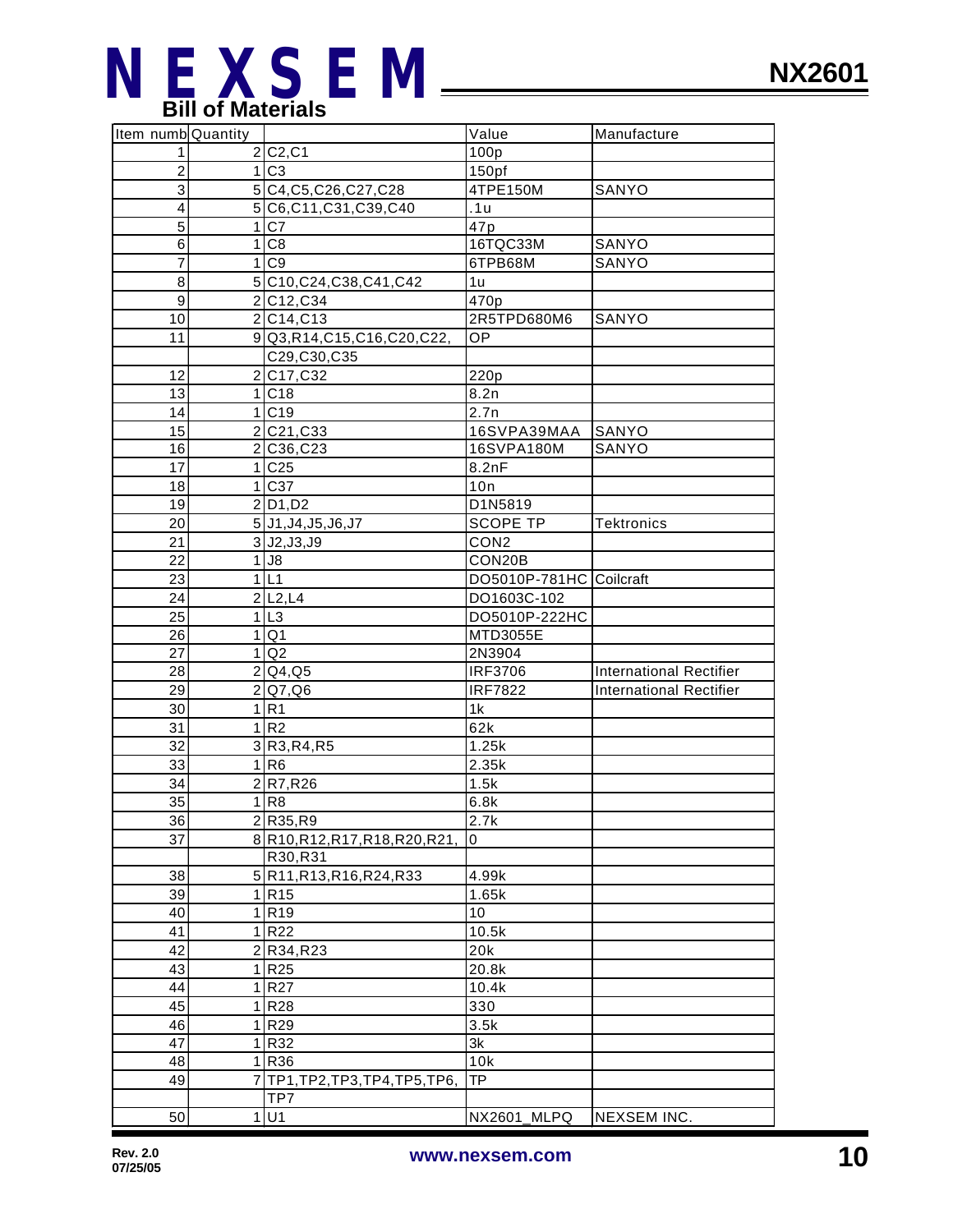**Demoboard waveforms**



Figure 3 - Start up waveform of VCC by internal regulator. Ch1(AUXVCC), Ch3( VCC&PVCC)



1.8V output











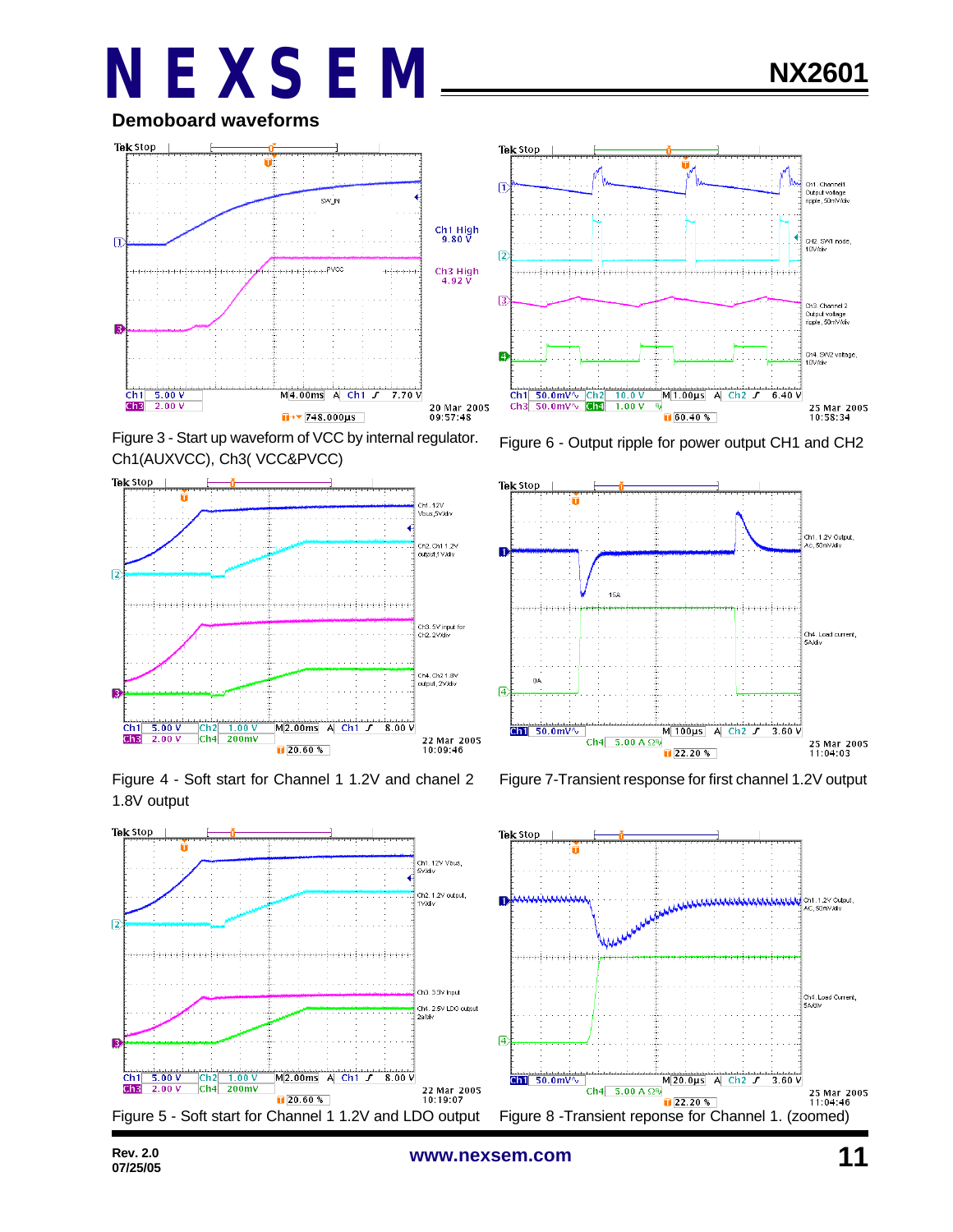















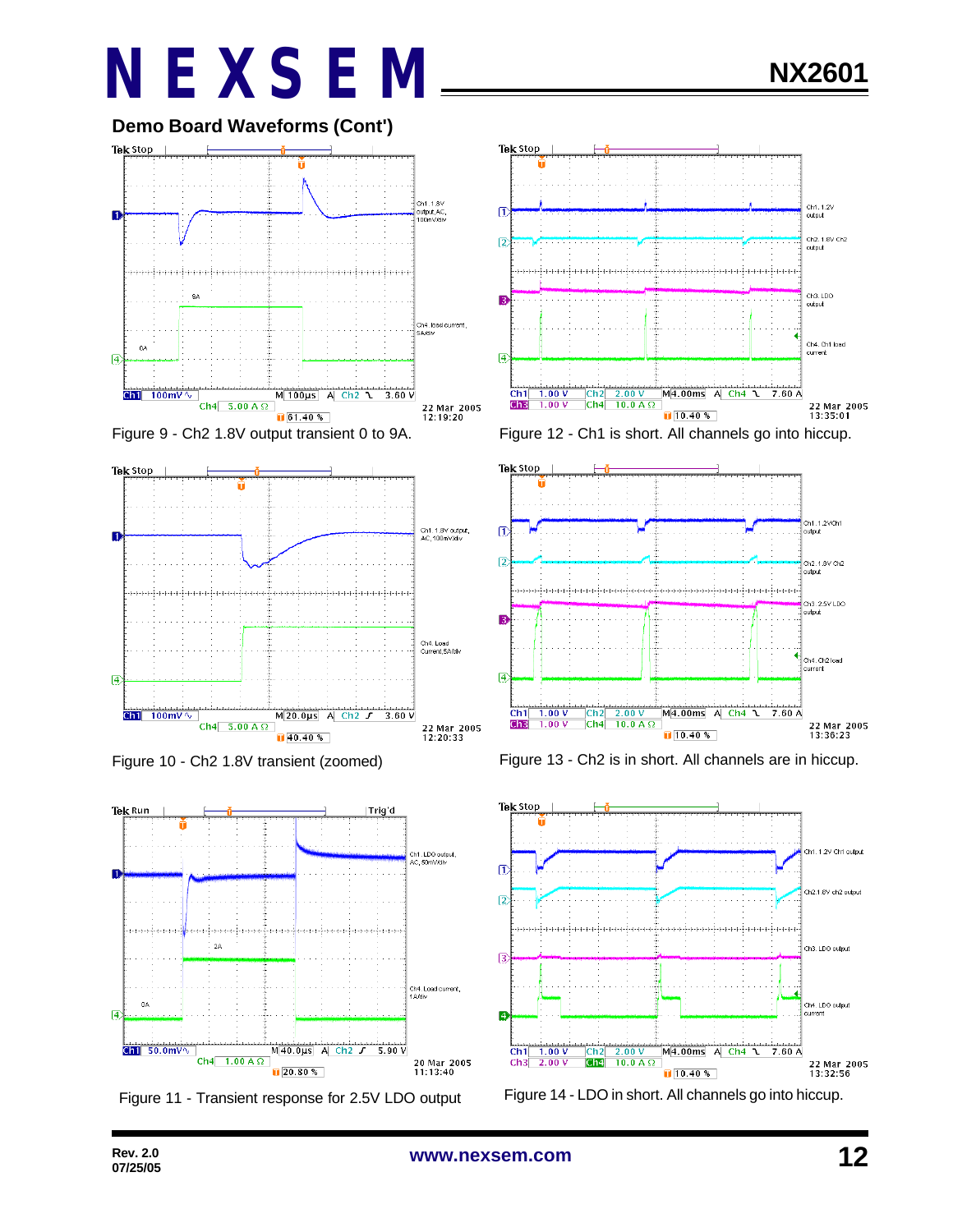### **APPLICATION INFORMATION Symbol Used In Application Information:**

| <b>V<sub>IN</sub></b> | - Input voltage                                    |
|-----------------------|----------------------------------------------------|
| <b>VOUT</b>           | - Output voltage                                   |
| <b>I</b> out          | - Output current                                   |
|                       | $\Delta V_{\text{RIPPLE}}$ - Output voltage ripple |
| Fs                    | - Switching frequency                              |

 $\Delta$ IRIPPLE - Inductor current ripple

### **Design Example**

 Power stage design requirements:  $V_{IN}=12V$  $V$ <sup>OUT=1.2V</sup>  $I<sub>OUT</sub> = 15A$  $\Delta$ VRIPPLE<=20mV  $\Delta V$ TRAN<=100mV @ 15A step  $Fs = 300kHz$ 

#### **Output Inductor Selection**

The selection of inductor value is based on inductor ripple current, power rating, working frequency and efficiency. Larger inductor value normally means smaller ripple current. However if the inductance is chosen too large, it brings slow response and higher cost. Usually the ripple current ranges from 20% to 40% of the output current. This is a design freedom which can be decided by design engineer according to various application requirements. The inductor value can be calculated by using the following equations:

$$
L_{\text{OUT}} = \frac{V_{\text{IN}} - V_{\text{OUT}}}{\Delta I_{\text{RIPPLE}}} \times \frac{V_{\text{OUT}}}{V_{\text{IN}}} \times \frac{1}{F_{\text{S}}}
$$
...(1)

where k is between 0.2 to 0.4. Select k=0.3, then

$$
L_{\text{OUT}} = \frac{12V - 1.2V}{0.3 \times 15A} \times \frac{1.2V}{12V} \times \frac{1}{300kHz}
$$
  
L\_{\text{OUT}} = 0.8uH

Choose Lout=0.78uH, then coilcraft inductor DO5010P-781HC is a good choice.

Current Ripple is calculated as

$$
\Delta I_{RIPPLE} = \frac{V_{IN} - V_{OUT}}{L_{OUT}} \times \frac{V_{OUT}}{V_{IN}} \times \frac{1}{F_s}
$$
  
= 
$$
\frac{12V - 1.2V}{0.78uH} \times \frac{1.2V}{12V} \times \frac{1}{300kHz} = 4.6A
$$
...(2)

### **Output Capacitor Selection**

Output capacitor is basically decided by the amount of the output voltage ripple allowed during steady state(DC) load condition as well as specification for the load transient. The optimum design may require a couple of iterations to satisfy both condition.

#### **Based on DC Load Condition**

The amount of voltage ripple during the DC load condition is determined by equation(3).

$$
\Delta V_{\text{RIPPLE}} = \text{ESR} \times \Delta I_{\text{RIPPLE}} + \frac{\Delta I_{\text{RIPPLE}}}{8 \times F_{\text{s}} \times C_{\text{OUT}}} \quad ...(3)
$$

Where ESR is the output capacitors' equivalent series resistance,  $C_{\text{OUT}}$  is the value of output capacitors.

Typically when large value capacitors are selected such as Aluminum Electrolytic,POSCAP and OSCON types are used, the amount of the output voltage ripple is dominated by the first term in equation(3) and the second term can be neglected.

For this example, POSCAP are chosen as output capacitors, the ESR and inductor current typically determines the output voltage ripple.

$$
ESR_{\text{desire}} = \frac{\Delta V_{\text{RIPPLE}}}{\Delta I_{\text{RIPPLE}}} = \frac{20 \text{mV}}{4.6 \text{A}} = 4.3 \text{m}\Omega \qquad ...(4)
$$

If low ESR is required, for most applications, multiple capacitors in parallel are better than a big capacitor. For example, for 20mV output ripple, POSCAP 2R5TPD680M6 with 6mΩ are chosen.

$$
N = \frac{ESR_{E} \times \Delta I_{RIPPLE}}{\Delta V_{RIPPLE}} \qquad ...(5)
$$

Number of Capacitor is calculated as

$$
N = \frac{6m\Omega \times 4.6A}{20mV}
$$

 $N = 1.38$ 

The number of capacitor has to be round up to a integer. Choose N =2.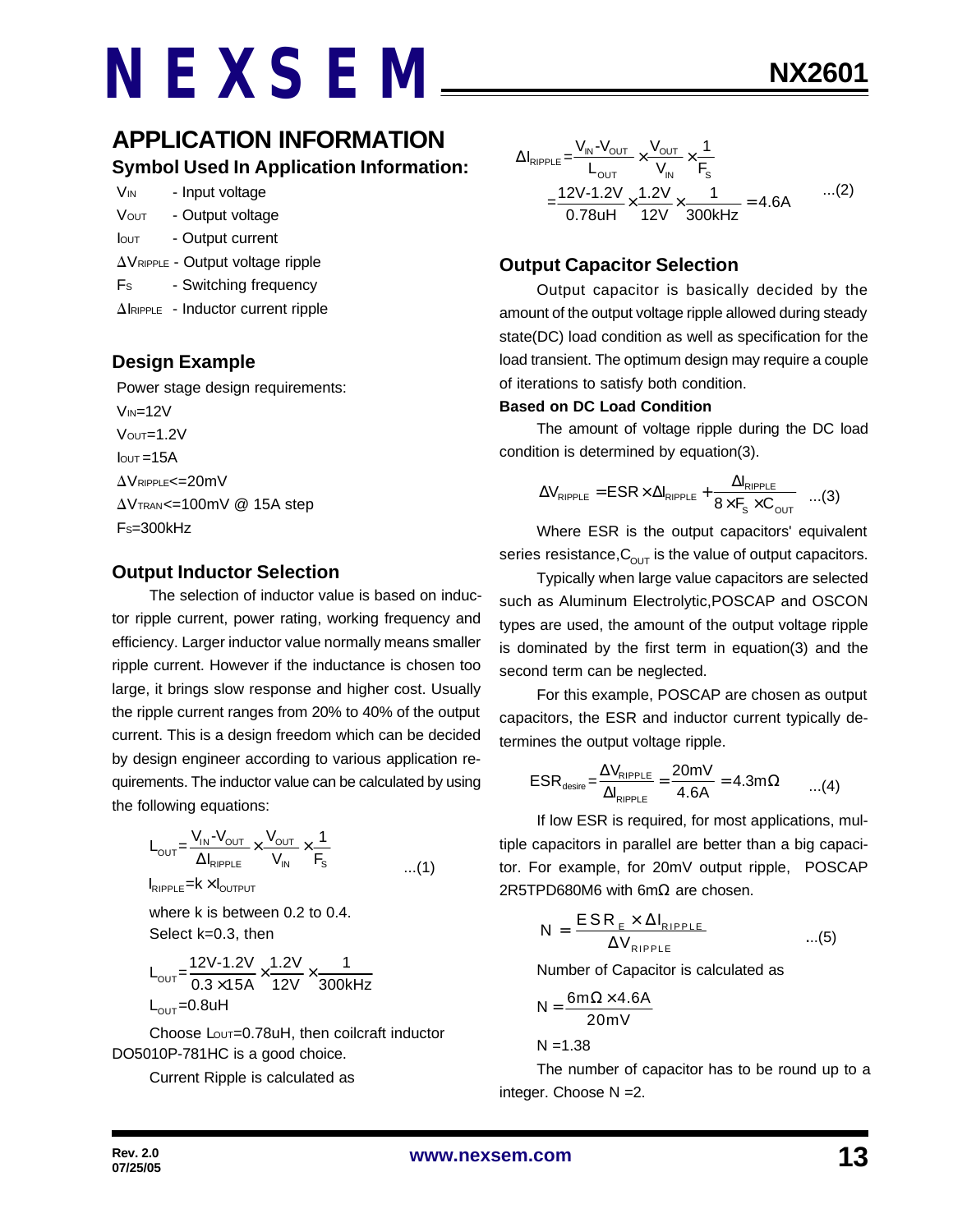If ceramic capacitors are chosen as output capacitors, both terms in equation (3) need to be evaluated to determine the overall ripple. Usually when this type of capacitors are selected, the amount of capacitance per single unit is not sufficient to meet the transient specification, which results in parallel configuration of multiple capacitors.

#### **Based On Transient Requirement**

Typically, the output voltage droop during transient is specified as

 $\Delta V_{\rm drop} < \Delta V_{\rm tran}$  @step load  $\Delta I_{\rm STEP}$ 

During the transient, the voltage droop during the transient is composed of two sections. One section is dependent on the ESR of capacitor, the other section is a function of the inductor, output capacitance as well as input, output voltage. For example, for the overshoot when load from high load to light load with a  $\Delta I_{\text{STEP}}$  transient load, if assuming the bandwidth of system is high enough, the overshoot can be estimated as the following equation.

$$
\Delta V_{\text{overshoot}} = ESR \times \Delta I_{\text{step}} + \frac{V_{\text{OUT}}}{2 \times L \times C_{\text{OUT}}} \times \tau^2 \qquad \dots (6)
$$

where *t* is the a function of capacitor, etc.

$$
\tau = \begin{cases}\n0 & \text{if} \quad L \leq L_{\text{crit}} \\
\frac{L \times \Delta I_{\text{sep}}}{V_{\text{OUT}}} - \text{ESR} \times C_{\text{OUT}} & \text{if} \quad L \geq L_{\text{crit}} \quad \dots (7)\n\end{cases}
$$

where

$$
L_{\rm crit} = \frac{ESR \times C_{\rm OUT} \times V_{\rm OUT}}{\Delta I_{\rm step}} = \frac{ESR_{\rm E} \times C_{\rm E} \times V_{\rm OUT}}{\Delta I_{\rm step}} \quad ...(8)
$$

where  $\mathsf{ESR}_\mathsf{E}$  and  $\mathsf{C}_\mathsf{E}$  represents  $\mathsf{ESR}\;$  and capacitance of each capacitor if multiple capacitors are used in parallel.

The above equation shows that if the selected output inductor is smaller than the critical inductance, the voltage droop or overshoot is only dependent on the ESR of output capacitor. For low frequency capacitor such as electrolytic capacitor, the product of ESR and capacitance is high and  $L \le L_{crit}$  is true. In that case, the transient spec is likely to dependent on the ESR of capacitor.

For most cases, the output capacitors are mul-

tiple capacitor in parallel. The number of capacitors can be calculated by the following

$$
N = \frac{ESR_{E} \times \Delta I_{\text{step}}}{\Delta V_{\text{tran}}} + \frac{V_{\text{OUT}}}{2 \times L \times C_{E} \times \Delta V_{\text{tran}}} \times \tau^{2} \quad ...(9)
$$

where

$$
\tau = \begin{cases}\n0 & \text{if} \quad L \leq L_{\text{crit}} \\
\frac{L \times \Delta I_{\text{step}}}{V_{\text{OUT}}} - \text{ESR}_{\text{E}} \times C_{\text{E}} & \text{if} \quad L \geq L_{\text{crit}} \quad ...(10)\n\end{cases}
$$

For example, assume voltage droop during transient is 100mV for 15A load step.

If the POSCAP 2R5TPD680M6 (680uF, 6mohm ESR) is used, the crticial inductance is given as

$$
L_{crit} = \frac{ESR_{E} \times C_{E} \times V_{OUT}}{\Delta I_{sep}} =
$$

$$
\frac{6m\Omega \times 680\mu F \times 1.2V}{15A} = 0.33\mu H
$$

The selected inductor is 0.78uH which is bigger than critical inductance. In that case, the output voltage transient not only dependent on the ESR, but also capacitance.

number of capacitors is

$$
\tau = \frac{L \times \Delta I_{\text{step}}}{V_{\text{OUT}}} - \text{ESR}_{\text{E}} \times C_{\text{E}}
$$

$$
= \frac{0.78 \mu \text{H} \times 15 \text{A}}{1.2 \text{V}} - 6 \text{m}\Omega \times 680 \mu \text{F} = 5.67 \text{us}
$$

$$
N = \frac{ESR_{E} \times \Delta I_{step}}{\Delta V_{tran}} + \frac{V_{OUT}}{2 \times L \times C_{E} \times \Delta V_{tran}} \times \tau^{2}
$$

$$
= \frac{6m\Omega \times 15A}{100mV} + \frac{1.2V}{2 \times 0.78\mu \text{ H} \times 680\mu \text{F} \times 100mV} \times (5.67us)^{2}
$$

$$
= 1.3
$$

The number of capacitors has to satisfied both ripple and transient requirement. Overall, we can choose N=2.

It should be considered that the proposed equation is based on ideal case, in reality, the droop or overshoot is typically more than the calculation. The equation gives a good start. For more margin, more capacitors have to choose after the test. Typically, for high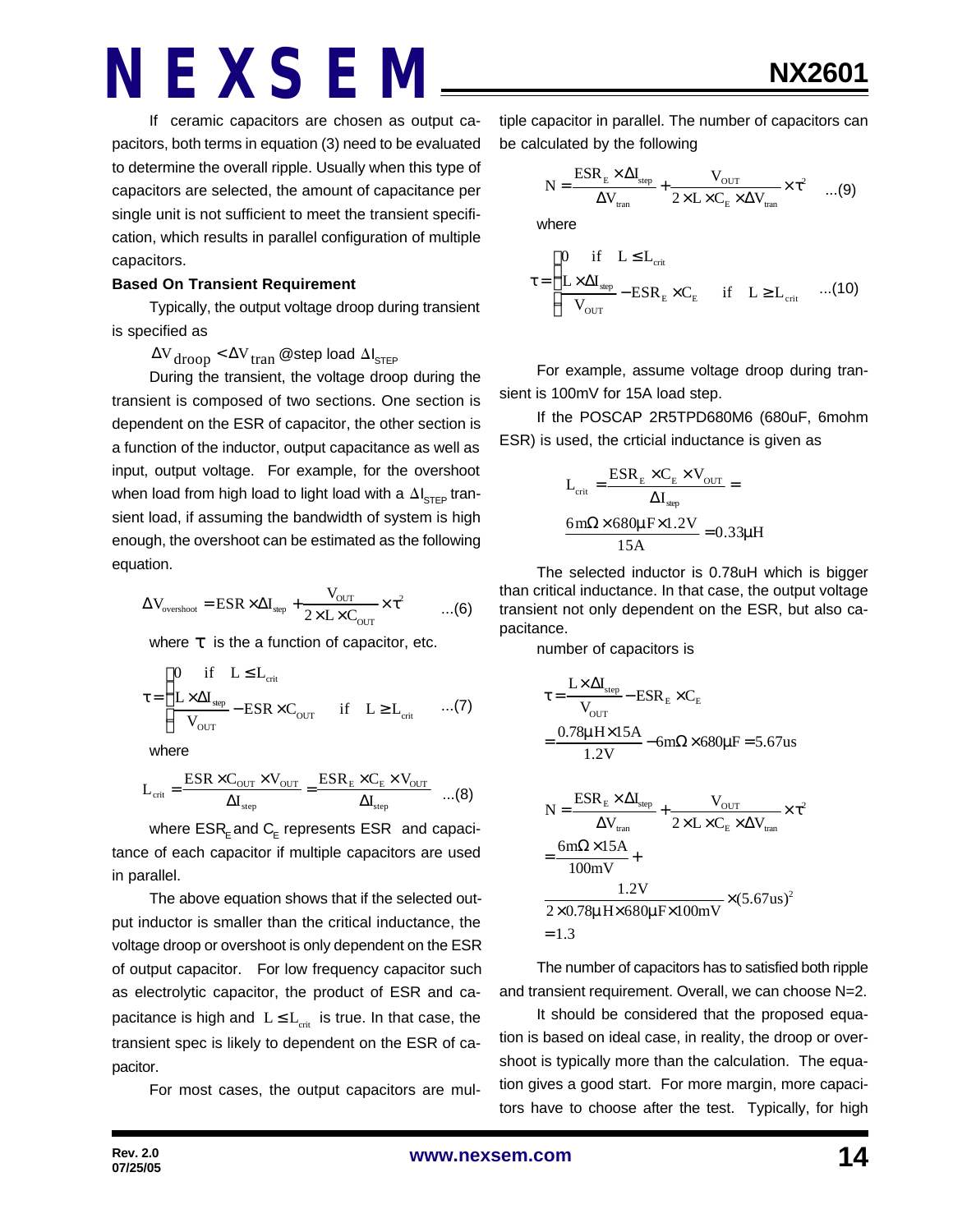frequency capacitor such as high quality POSCAP especially ceramic capacitor, 20% up 100% (for ceramic) more capacitors have to be chosen since the ESR of capacitors is so low that the PCB parasitics can affect the results tremendously. More capacitors have to be selected to compensate these parasitic parameters.

#### **Compensator Design**

Due to the double pole generated by LC filter of the power stage, the power system has 180° phase shift, and therefore, is unstable by itself. In order to achieve accurate output voltage and fast transient response, compensator is employed to provide highest possible bandwidth and enough phase margin.Ideally,the Bode plot of the closed loop system has crossover frequency between1/10 and 1/5 of the switching frequency, phase margin greater than 50° and the gain crossing 0db with -20db/decade. Power stage output capacitors usually decide the compensator type. If electrolytic capacitors are chosen as output capacitors, type II compensator can be used to compensate the system, because the zero caused by output capacitor ESR is lower than crossover frequency. Otherwise type III compensator should be chosen.

#### **A. Type III compensator design**

 For low ESR output capacitors, typically such as Sanyo OSCON and POSCAP, the frequency of ESR zero caused by output capacitors is higher than the crossover frequency. In this case, it is necessary to compensate the system with type III compensator. The following figures and equations show how to realize the type III compensator by voltage mode amplifier.

$$
F_{z_1} = \frac{1}{2 \times p \times R_4 \times C_2}
$$
...(11)

$$
F_{z2} = \frac{1}{2 \times p \times (R_2 + R_3) \times C_3}
$$
...(12)

$$
F_{p_1} = \frac{1}{2 \times p \times R_3 \times C_3}
$$
...(13)

$$
F_{P2} = \frac{1}{2 \times p \times R_4 \times \frac{C_1 \times C_2}{C_1 + C_2}}
$$
...(14)

where Fz1, Fz2, F<sub>P1</sub> and F<sub>P2</sub> are poles and zeros in the compensator. Their locations are shown in figure 15.

The transfer function of type III compensator is given by:

$$
\frac{V_e}{V_{OUT}} = \frac{1}{sR_2 \times (C_2 + C_1)} \times \frac{(1 + sR_4 \times C_2) \times [1 + s(R_2 + R_3) \times C_3]}{(1 + sR_4 \times \frac{C_2 \times C_1}{C_2 + C_1}) \times (1 + sR_3 \times C_3)}
$$





Figure 15 - Type III compensator and its bode plot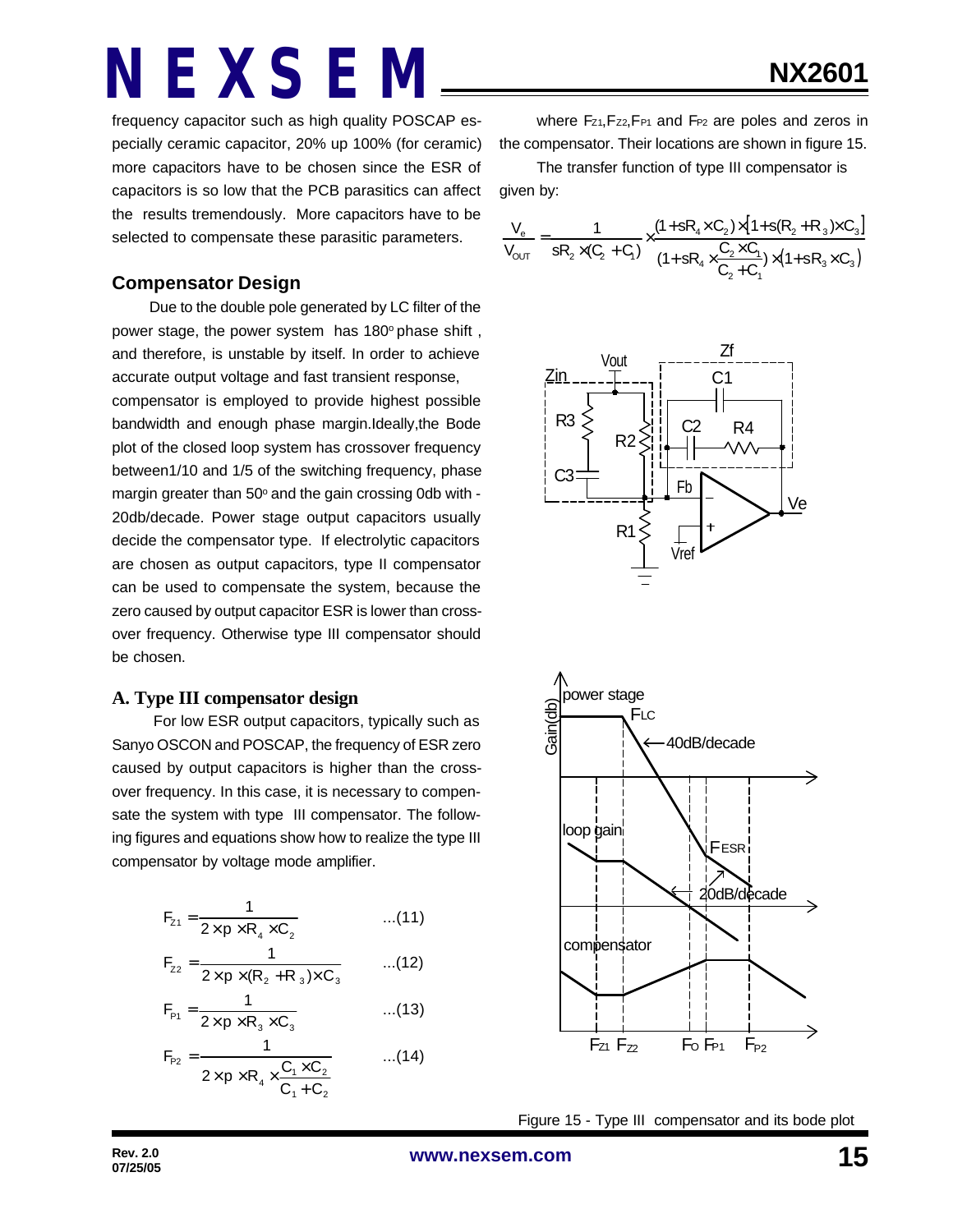1.Calculate the location of LC double pole  $F_{LC}$  and ESR zero  $F_{ESR}$ .

$$
F_{LC} = \frac{1}{2 \times p \times \sqrt{L_{OUT} \times C_{OUT}}}
$$
  
= 
$$
\frac{1}{2 \times p \times \sqrt{0.78uH \times 1320uF}}
$$
  
= 4.89kHz

$$
F_{ESR} = \frac{1}{2 \times p \times ESR \times C_{OUT}}
$$

$$
= \frac{1}{2 \times p \times 3m\Omega \times 1360uF}
$$

$$
= 39kHz
$$

2.Set R2 equal to10.4kΩ.

$$
R_{\text{1}}\text{=} \frac{R_{\text{2}} \times V_{\text{REF}}}{V_{\text{OUT}} - V_{\text{REF}}}= \frac{10.4 k\Omega \times 0.8 V}{1.2 V\text{-}0.8 V}=20.8 k\Omega
$$

Choose R<sub>1</sub>= 20.8kΩ.

3. Set zero  $F_{Z2} = F_{LC}$  and  $F_{p1} = F_{ESR}$ .

4. Calculate  $\mathsf{R}_{\scriptscriptstyle 4}$  and  $\mathsf{C}_{\scriptscriptstyle 3}$  with the crossover frequency smaller than 1/10~ 1/5 of the swithing frequency. Set F<sub>o</sub>=25kHz.

$$
C_3 = \frac{1}{2 \times p \times R_2} \times (\frac{1}{F_{22}} - \frac{1}{F_{p1}})
$$
  
=  $\frac{1}{2 \times p \times 10.4 k\Omega} \times (\frac{1}{4.89 kHz} - \frac{1}{39 kHz})$   
= 2.8nF

Choose C3=2.7nF.

$$
R_{4} = \frac{V_{\text{osc}}}{V_{\text{in}}} \times \frac{2 \times p \times F_{\text{o}} \times L}{C_{3}} \times C_{\text{out}}
$$
  
= 
$$
\frac{1V}{12V} \times \frac{2 \times p \times 25kHz \times 0.8uH}{2.7nF} \times 1360uF
$$
  
= 5.3k $\Omega$ 

Choose R4=5k

5. Calculate  $\mathsf{C}_{\!_2}$  with zero  $\mathsf{F}_{\mathsf{z}1}$  at 75% of the LC double pole by equation (11).

$$
C_2 = \frac{1}{2 \times p \times F_{z1} \times R_4}
$$
  
= 
$$
\frac{1}{2 \times p \times 0.75 \times 4.89 \text{kHz} \times 5 \text{k}\Omega}
$$
  
= 8.8nF  
Choose C2=8.2nF

6. Calculate  $\mathsf{C}_\mathsf{1}$  by equation (14) with pole  $\mathsf{F}_{\mathsf{p2}}$  at half the swithing frequency.

$$
C_1 = \frac{1}{2 \times p \times R_4 \times F_{p_2}}
$$
  
= 
$$
\frac{1}{2 \times p \times 5k\Omega \times 150kHz}
$$
  
= 212pF

Choose C1=220pF 7. Calculate  $R_3$  by equation (13).

$$
R_3 = \frac{1}{2 \times p \times F_{P1} \times C_3}
$$
  
= 
$$
\frac{1}{2 \times p \times 39kHz \times 2.7nF}
$$
  
= 1.5k $\Omega$   
Choose R<sub>3</sub>= 1.5k $\Omega$ .

#### **B. Type II compensator design**

If the electrolytic capacitors are chosen as power stage output capacitors, usually the Type II compensator can be used to compensate the system.

 Type II compensator can be realized by simple RC circuit as shown in figure 16. $R_3$  and  $C_1$  introduce a zero to cancel the double pole effect.  $\textsf{C}_\textsf{2}^{\textsf{}}\,$  introduces a pole to suppress the switching noise. The following equations show the compensator pole zero location and constant gain.

Gain=
$$
\frac{R_3}{R_2}
$$
 ... (15)  
\n
$$
F_z = \frac{1}{2 \times p \times R_3 \times C_1}
$$
 ... (16)  
\n
$$
F_p = \frac{1}{2 \times p \times R_3 \times C_2}
$$
 ... (17)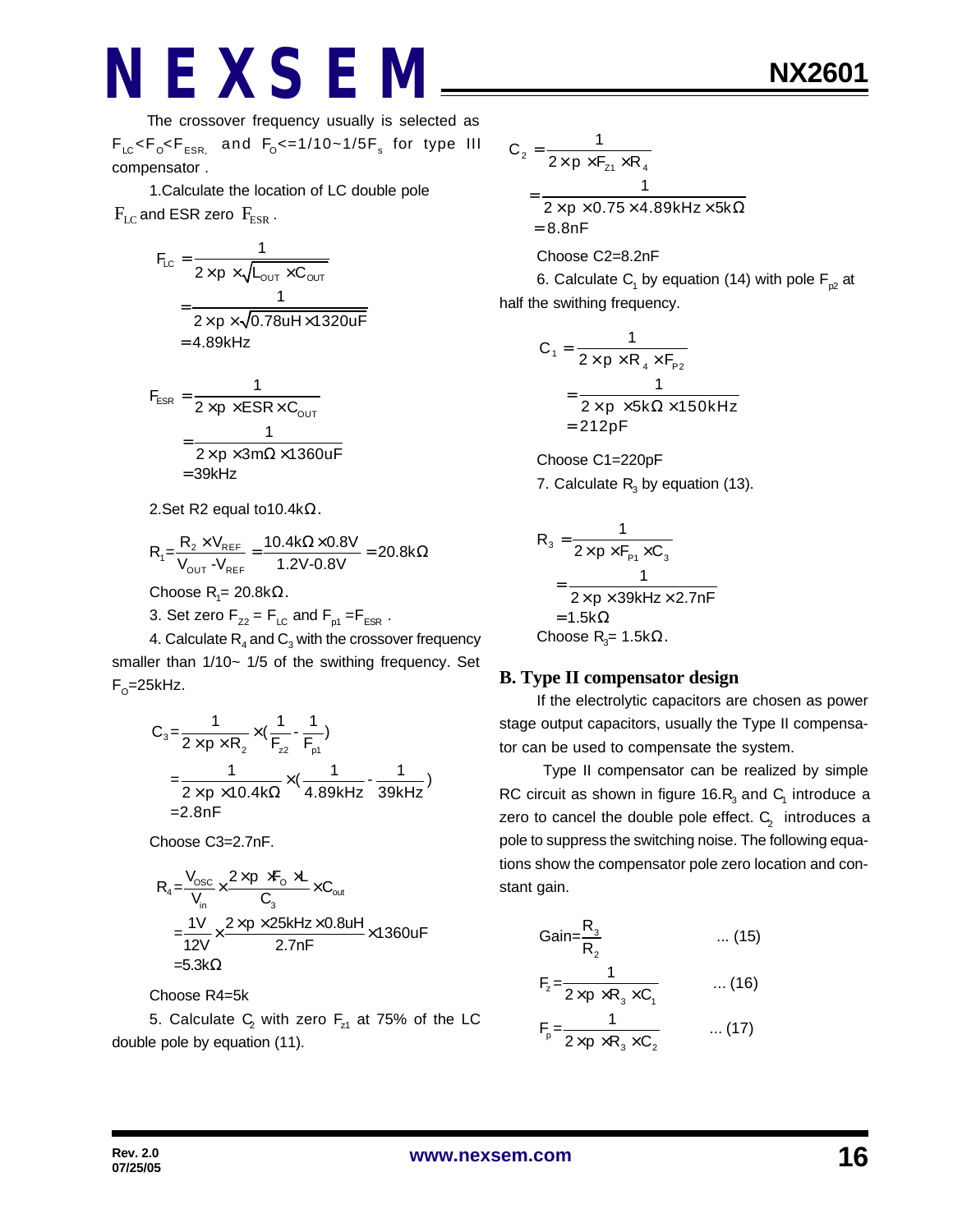





For type II compensator,  $\mathsf{F}_\mathsf{O}$  has to satisfy  $F_{LC}$ < $F_{ESR}$ << $F_{O}$ <=1/10~1/5 $F_{s.}$ 

The following parameters are used as an example for type II compensator design, three 1500uF with 19mohm Sanyo electrolytic CAP 6MV1500WGL are used as output capacitors. Coilcraft DO5010P-152HC 1.5uH is used as output inductor. The other power stage information is that:

VIN=12V, VOUT=1.2V, IOUT =15A, FS=200kHz.

1. Calculate the location of LC double pole  $F_{\text{LC}}$ and ESR zero  $F_{ESR}$ .

$$
F_{LC} = \frac{1}{2 \times p \times \sqrt{L_{OUT} \times C_{OUT}}}
$$
  
= 
$$
\frac{1}{2 \times p \times \sqrt{1.5uH \times 4500uF}}
$$
  
= 1.94kHz  

$$
F_{ESR} = \frac{1}{2 \times p \times ESR \times C_{OUT}}
$$
  
= 
$$
\frac{1}{2 \times p \times 6.33m\Omega \times 4500uF}
$$

$$
2 \times p \times 6.33 \text{m}\Omega \times 4500 \text{uF}
$$
  
= 5.6kHz

2.Set crossover frequency  $F_0 = 20kHz >> F_{ESR}$ .

3. Set  $\mathsf{R}_{\mathsf{2}}$  equal to10k $\Omega.$  Based on output voltage, using equation 18, the final selection of  $\mathsf{R}_{\mathsf{1}}$  is 20k $\Omega.$ 4.Calculate  $R_{3}$  value by the following equation.

$$
R_3 = \frac{V_{\text{osc}}}{V_{\text{in}}} \times \frac{2 \times p \times F_0 \times L}{ESR} \times R_2
$$
  
= 
$$
\frac{1V}{12V} \times \frac{2 \times p \times 20kHz \times 1.5uH}{6.33m\Omega} \times 10k\Omega
$$
  
= 24.8 kΩ

Choose  $R_3 = 24.8$ k $\Omega$ .

5. Calculate  $\mathsf{C}_\mathsf{1}$  by setting compensator zero  $\mathsf{F}_\mathsf{Z}$ at 75% of the LC double pole.

$$
C_1 = \frac{1}{2 \times p \times R_3 \times F_z}
$$
  
= 
$$
\frac{1}{2 \times p \times 24.8k\Omega \times 0.75 \times 1.94kHz}
$$
  
=4.4nF

Choose  $C_1 = 4.7$ nF.

6. Calculate  $\mathsf{C}_\text{2}$  by setting compensator pole  $\mathrm{F}_{\text{p}}$ at half the swithing frequency.

$$
C_2 = \frac{1}{p \times R_3 \times F_s}
$$
  
= 
$$
\frac{1}{p \times 24.8 \text{ k}\Omega \times 300 \text{ kHz}}
$$
  
= 64 pF

Choose 
$$
C_2
$$
=68pF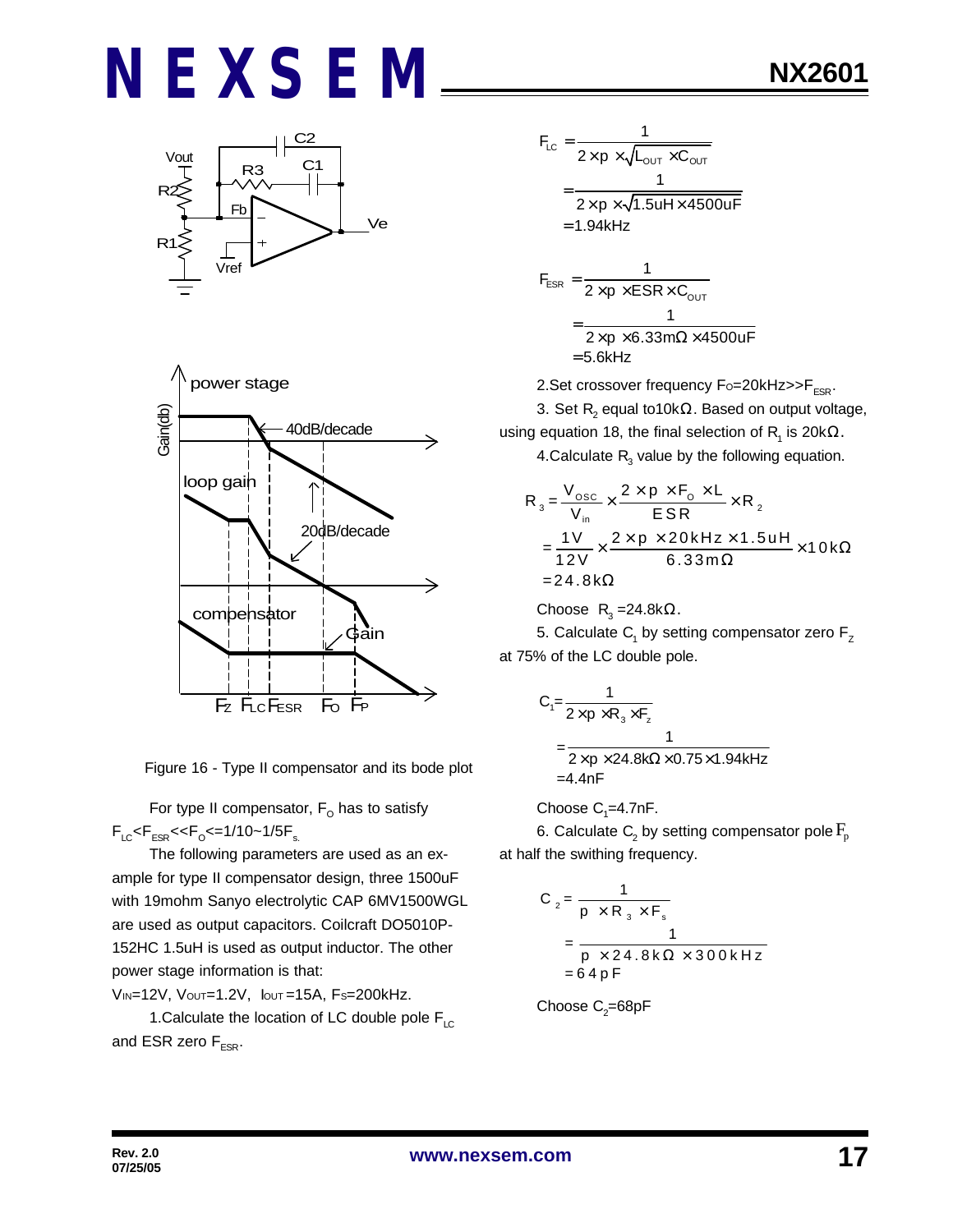#### **Output Voltage Calculation**

Output voltage is set by reference voltage and external voltage divider. The reference voltage is fixed at 0.8V. The divider consists of two ratioed resistors so that the output voltage applied at the Fb pin is 0.8V when the output voltage is at the desired value. The following equation and picture show the relationship between  $V_{\text{OUT}}$ ,  $V_{\text{REF}}$  and voltage divider.

$$
R_{1} = \frac{R_{2} \times V_{REF}}{V_{OUT} - V_{REF}} \qquad ...(18)
$$

where  $R_2$  is part of the compensator, and the value of R<sub>1</sub> value can be set by voltage divider.

**Choose R**2=10kO, to set the output voltage at 1.8V, the result of  $R_1$  is 8kO.



Voltage divider

Figure 17 - Voltage divider

In general, the minimum output load impedance including the resistor divider should be less than 5kΩ to prevent overcharge the output voltage by leakage current (e.g. Error Amplifier feedback pin bias current). A minimum load for 5kΩ less (<1/16w for most of application) is recommended to put at the output. For example, in this application,

Vout=1.6V

The power loss is 1/16W less

 $R_{\text{LOAD}} = 1.6V \times 1.6V/(1/16W) = 40\Omega$ 

Select minimum load is 1kΩ should be good enough.

#### **Input Capacitor Selection**

Input capacitors are usually a mix of high frequency ceramic capacitors and bulk capacitors. Ceramic capacitors bypass the high frequency noise, and bulk capacitors supply current to the MOSFETs. Usually 1uF ceramic capacitor is chosen to decouple the high frequency noise. The bulk input capacitors are decided by voltage rating and RMS current rating. The RMS current in the input capacitor can be calculated

$$
I_{RMS} = I_{OUT} \times \sqrt{D} \times \sqrt{1 - D}
$$
  

$$
D = \frac{V_{OUT}}{V_{IN}}
$$
...(19)

 $V_{IN}$  = 12V,  $V_{OUT}=1.2V$ ,  $I_{OUT}=15A$ , using equation (19), the result of input RMS current is 4.5A.

For higher efficiency, low ESR capacitors are recommended.

Two Sanyo OS-CON SVPA180M 16V 180uF 29mO with 3.4A RMS rating are chosen as input bulk capacitors.

#### **Power MOSFETs Selection**

The NX2601 requires two N-Channel power MOSFETs. The selection of MOSFETs is based on maximum drain source voltage, gate source voltage, maximum current rating, MOSFET on resistance and power dissipation. The main consideration is the power loss contribution of MOSFETs to the overall converter efficiency. In this design example, two IRFR3706 are used. They have the following parameters:  $V_{\text{DS}}=30V$ ,  $I_{\text{D}}$  $=75A$ ,  $R_{DSON} = 9mW$ ,  $Q_{GATE} = 23nC$ .

 There are three factors causing the MOSFET power loss:conduction loss, switching loss and gate driver loss.

Gate driver loss is the loss generated by discharging the gate capacitor and is dissipated in driver circuits. It is proportional to frequency and is defined as:

 $P_{\text{gate}} = (Q_{\text{HGATE}} \times V_{\text{HGS}} + Q_{\text{LGATE}} \times V_{\text{LGS}}) \times F_{\text{S}}$  ...(20)

where Q<sub>IGATE</sub> is the high side MOSFETs gate charge,QLGATE is the low side MOSFETs gate charge,VHGS is the high side gate source voltage, and  $V_{\text{LGS}}$  is the low side gate source voltage.

According to equation  $(3)$ ,  $P_{GATE} = 0.07W$ . This power dissipation should not exceed maximum power dissipation of the driver device.

Conduction loss is simply defined as: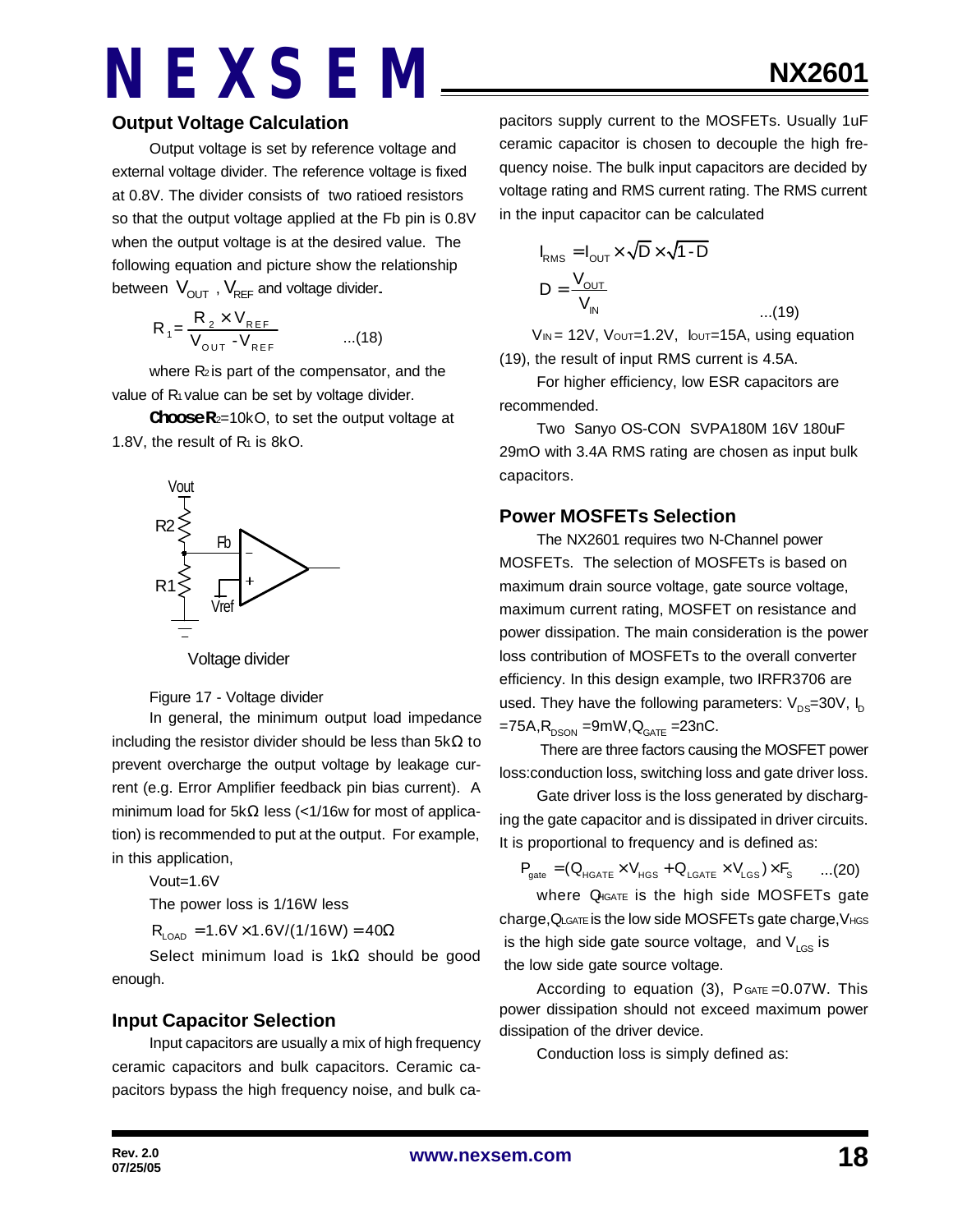$$
P_{HCON} = I_{OUT}^2 \times D \times R_{DS(ON)} \times K
$$
  
\n
$$
P_{LCDN} = I_{OUT}^2 \times (1 - D) \times R_{DS(ON)} \times K
$$
...(21)  
\n
$$
P_{TOTAL} = P_{HCON} + P_{LCDN}
$$

where the R<sub>DS(ON)</sub> will increases as MOSFET junction temperature increases,  $K$  is  $R_{S(ON)}$  temperature dependency. As a result, RDS(ON) should be selected for the worst case, in which K equals to 1.4 at  $125^{\circ}$ C according to IRFR3706 datasheet. Using equation (4), the result of PTOTAL is 0.54W. Conduction loss should not exceed package rating or overall system thermal budget.

Switching loss is mainly caused by crossover conduction at the switching transition. The total switching loss can be approximated.

$$
P_{\text{SW}} = \frac{1}{2} \times V_{\text{IN}} \rtimes_{\text{OUT}} \times T_{\text{SW}} \times F_{\text{s}} \qquad \qquad \dots (22)
$$

where lout is output current, Tsw is the sum of  $\, {\sf T}_{\sf R} \,$  and  $T<sub>F</sub>$  which can be found in mosfet datasheet, and Fs is switching frequency. The result of Psw is 1.5W. Swithing loss Psw is frequency dependent.

#### **Soft Start and Enable**

NX2601 has two switching controller and one LDO controller. Each of them has individual digital soft start. Each channel has one enable pin for start up. When the Power Ready (POR) signal is high and the voltage at enable pin is above 1.25V, the internal digital counter starts to operate and the voltage at positive input of Error amplifier starts to increase, the feedback network will force the output voltage follows the reference and starts the output slowly. After 2048 cycles, the soft start is complete and the output voltage is regulated to the desired voltage decided by the feedback resistor divider



Figure 18 - Enable and Shut down the NX2601 with Enable pin.

The start up of NX2601 can be programmed through resistor divider at Enable pin. For example, for channel 1, if the input bus voltage is 12V and we want NX2601 starts when Vbus is above 8V. We can select

R2=1.24k

$$
R_1 = \frac{(8V - 1.25V) \times R_2}{1.25V} = 6.8k\Omega
$$

The NX2601 can be turned off by pulling down the ENable pin by extra signal MOSFET as shown in the above Figure. When Enable pin (ENSW1) is below 1.15V, the digital soft start is reset to zero. In addition, all the high side is off and output voltage is turned off.

#### **Frequency Selection**

The frequency can be set by external Rt resistor. The relationship between frequency and RT pin is shown as follows.



**Frequency(kHz) vs. RT**

Figure 19 - Frequency versus Rt resistor

For example, for 300kHz operation, Rt is about 62kohm.

#### **Over Current Limit Protection**

Over current limit for step down converter is achieved by sensing current through the low side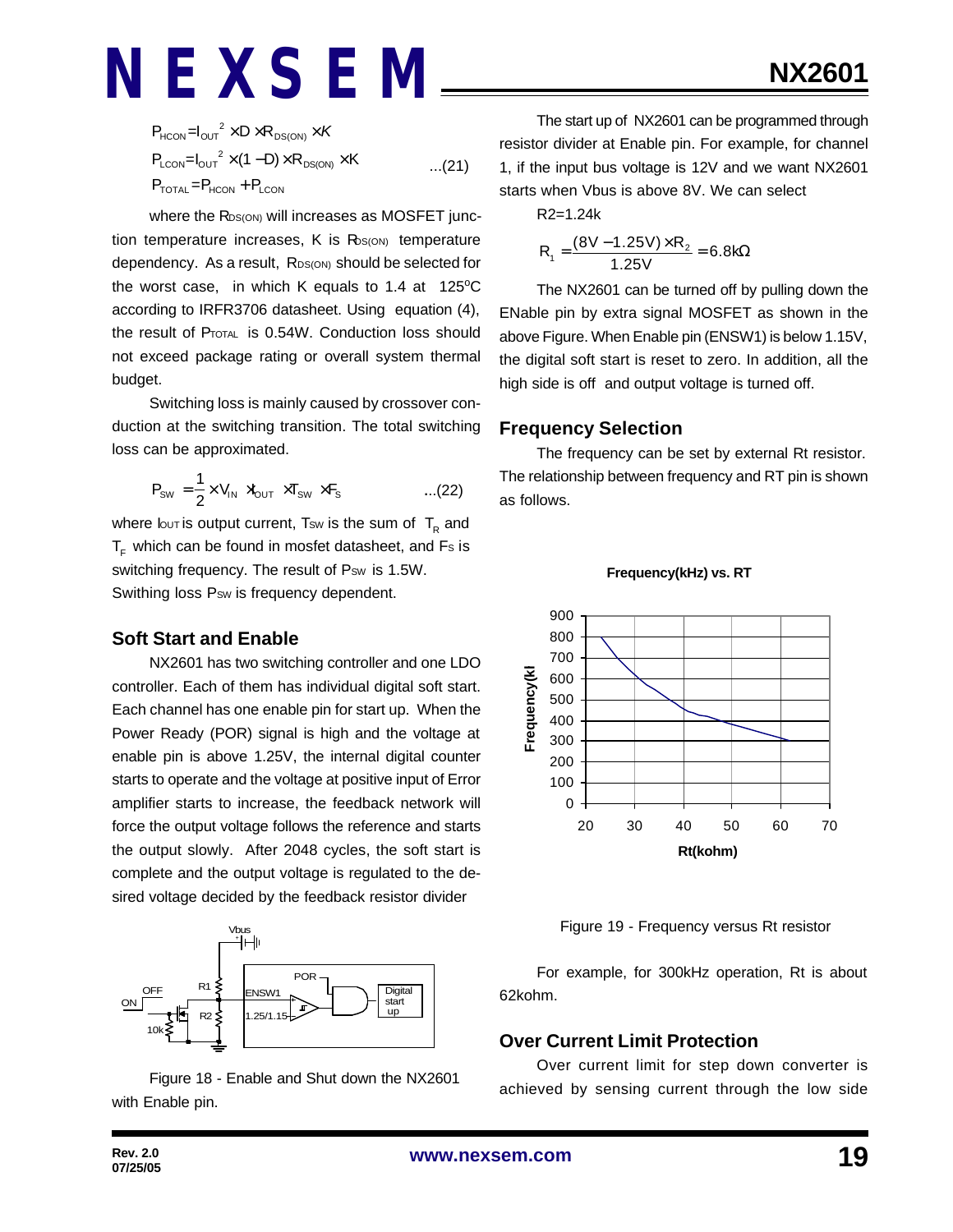MOSFET. Inside NX2601, the current through Rt pin is mirrored and injecting to the pin OCP. Since the current through Rt pin is decided as

$$
I_{RT} = \frac{1.25}{R_t}
$$

This current is very accurate and does not change with silicon process and temperature, the over current limit tripping point can be set more accurate than traditional current source. This scheme is the property of Nexsem. When synchronous FET is on, the voltage at node SW is given as

$$
V_{\rm SW}\text{=-I}_L\times R_{\rm DSON}
$$

The voltage at pin OCP is given as

 $I_{\text{OCP}} \times R_{\text{OCP}} + V_{\text{SW}}$ 

When the voltage is below zero, the over current occurs. The over current limit can be set by the following equation

 $I_{\text{SET}} = I_{\text{RT}} \times R_{\text{OCP}} / R_{\text{DSON}}$ 

For example, For 20A current limit and 9mohm Rdson for IRFR3706, the OCP set resistor is calculated as

$$
I_{RT} = \frac{1.25V}{62k} = 20uA
$$
  

$$
P = I_{SET} \times P = 20A \times 0
$$

 $_{\text{OCP}} = \frac{I_{\text{SET}}}{I} \times R_{\text{DSON}}$ RT  $R_{\text{OCP}} = \frac{I_{\text{SET}}}{I_{\text{RT}}} \times R_{\text{DSON}} = \frac{20A}{20uA} \times 9 \text{molm} = 9 \text{kohm}$ 

Select OCP set resistor R=10.5k.

For NX2601, if one channel goes to hiccup current limit, the other channels include LDO will go to hiccup too.

### **LDO Selection Guide**

NX2601 offers a LDO controller. The selection of MOSFET to meet LDO is more straight forward. The selection is that the Rdson of MOSFET should meet the dropout requirement. For example.

$$
V_{\text{LDON}} = 3.3 \text{V}
$$
  

$$
V_{\text{LDOOUT}} = 2.5 \text{V}
$$

$$
I_{\text{Load}}{=}2A
$$

The maximum Rdson of MOSFET should be

$$
R_{\text{RDSON}} = (V_{\text{LDON}} - V_{\text{LDOOUT}}) \times I_{\text{LOAD}}
$$

$$
= (3.3V - 2.5V)/2A = 0.4\Omega
$$

Most of MOSFETs can meet the requirement. More

important is that MOSFET has to be selected right package to handle the thermal capability. For LDO, maximum power dissipation is given as

$$
P_{\text{LOSS}} = (V_{\text{LDON}} - V_{\text{LDOOUT}}) \times I_{\text{LOAD}}
$$

$$
= (3.3V - 2.5V) \times 2A = 1.6W
$$

Select IR MOSFET IRFR3706 with 9mW R<sub>DSON</sub> is sufficient.

### **LDO Compensation**

 The diagram of LDO controller including VCC regulator is shown in above figure 20. For low frequency capacitor such as electrolytic, POSCAP, OSCON, etc, The compensation parameter can be calculated as follows.

$$
C_{c} = \frac{1}{2 \times \pi \times F_{o} \times R_{H}} \times \frac{g_{m} \times ESR}{1 + g_{m} \times ESR}
$$
  
where  $F_{o}$  is the desired loop gain.



Figure 20 - NX2601 LDO controller.

Typically,  $\mathsf{F}_\mathsf{O}$  has to be higher than zero caused by ESR.  $F_{\text{o}}$  is typically around several tens kHz to a few hundred kHz. For this example, we select Fo=100kHz.  $\boldsymbol{\mathsf{g}}_\mathsf{m}$  is the forward trans-conductance of MOSFET.

For IRFR3706, 
$$
g_m
$$
=53.

Select  $R_{H}$ =5kohm.

Output capacitor is Sanyo POSCAP 4TPE150MI with 150uF, ESR=18mohm.

$$
C_c = \frac{1}{2 \times \pi \times 100 \text{kHz} \times 5 \text{k}\Omega} \times \frac{53 \times 18 \text{m}\Omega}{1+53 \times 18 \text{m}\Omega} = 155 \text{pF}
$$

Choose 
$$
C_c
$$
=150pF.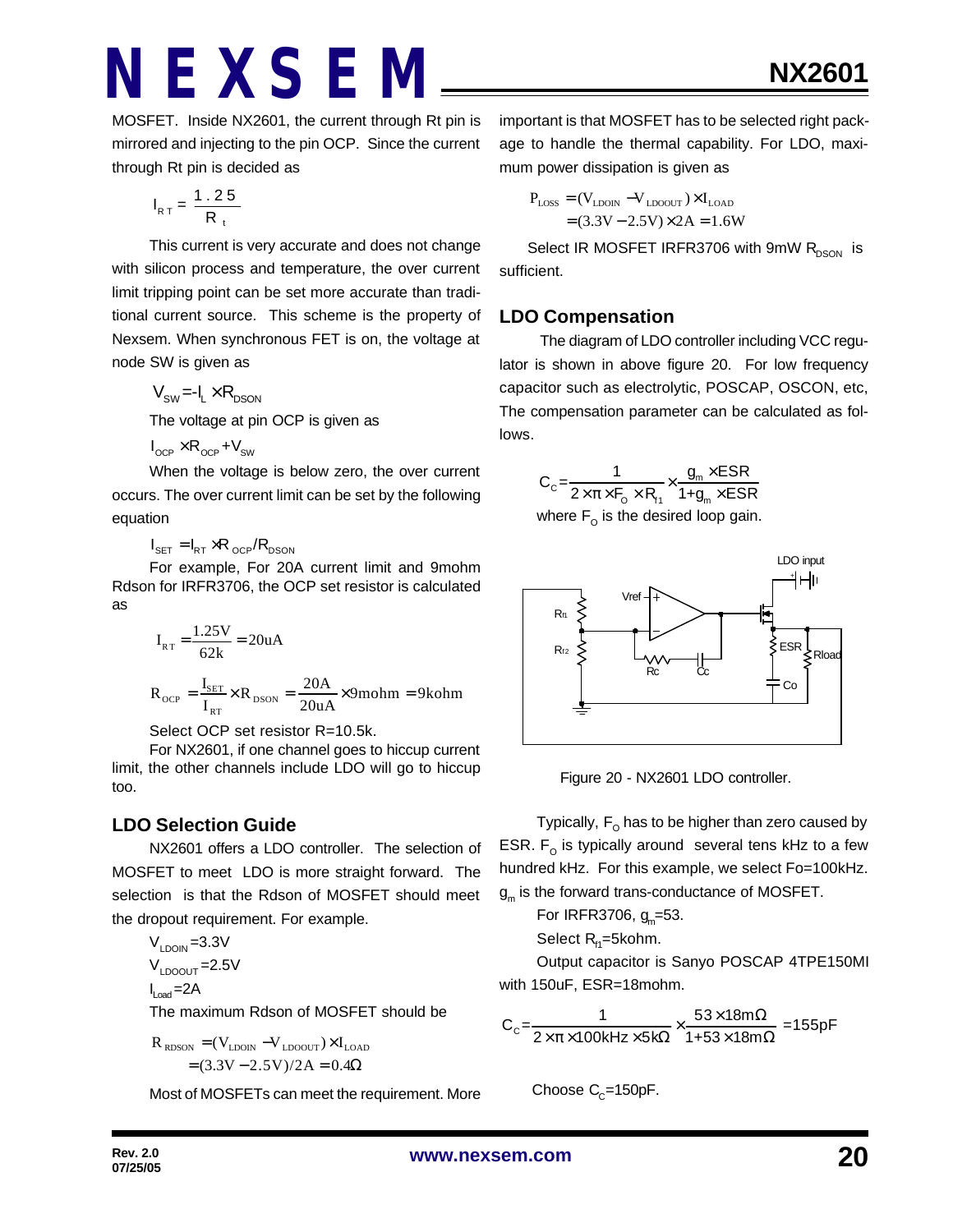For electrolytic or POSCAP,  $R_c$  is typically selected to be zero.

 $R<sub>p</sub>$  is determined by the desired output voltage

 $R_{f2} = R_{f1} \times V_{REF} / (V_{LDOOUT} - V_{REF})$  $= 5k\Omega \times 0.8V/(2.5V - 0.8) = 2.35k\Omega$ Choose  $R_{p}$ =2.34k $\Omega$ .

### **Current Limit for LDO**

Current limit of LDO is achieved by sensing the LDO feedback voltage. When LDO\_FB pin is below 0.4V, the IC goes into hiccup mode. The IC will turn off all the channel (Channel 1 and Channel 2 ) for 2096 cycles and start to restart system again.

#### **Layout Considerations**

The layout is very important when designing high frequency switching converters. Layout will affect noise pickup and can cause a good design to perform with less than expected results.

Start to place the power components, make all the connection in the top layer with wide, copper filled areas. The inductor, output capacitor and the MOSFET should be close to each other as possible. This helps to reduce the EMI radiated by the power traces due to the high switching currents through them. Place input capacitor directly to the drain of the high-side MOSFET, to reduce the ESR replace the single input capacitor with two parallel units. The feedback part of the system should be kept away from the inductor and other noise sources, and be placed close to the IC. In multilayer PCB use one layer as power ground plane and have a control circuit ground (analog ground), to which all signals are referenced.

The goal is to localize the high current path to a separate loop that does not interfere with the more sensitive analog control function. These two grounds must be connected together on the PC board layout at a single point.

.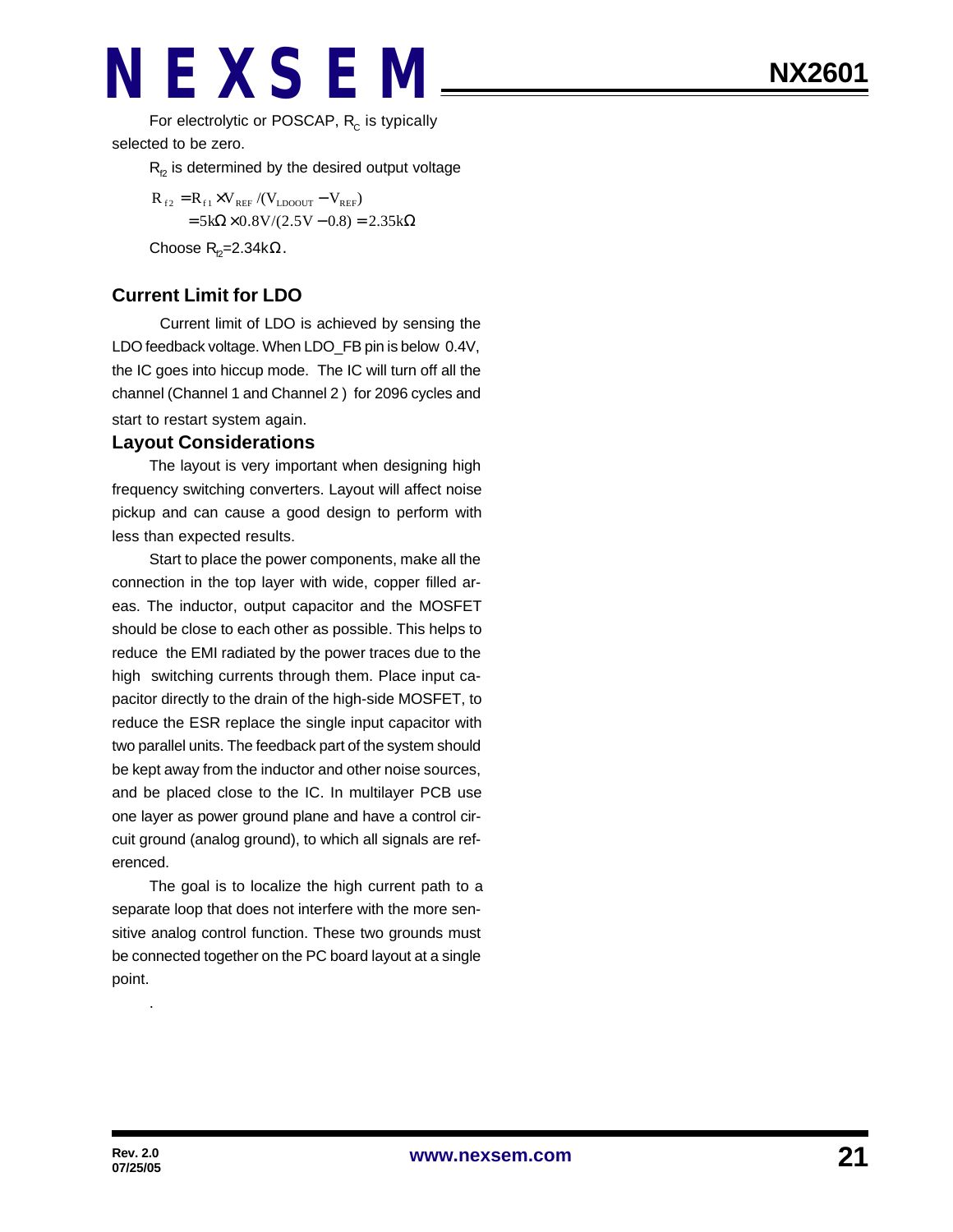### **TYPICAL APPLICATIONS**



Figure 21 - NX2601 application with electrolytic capacitors as output capacitors